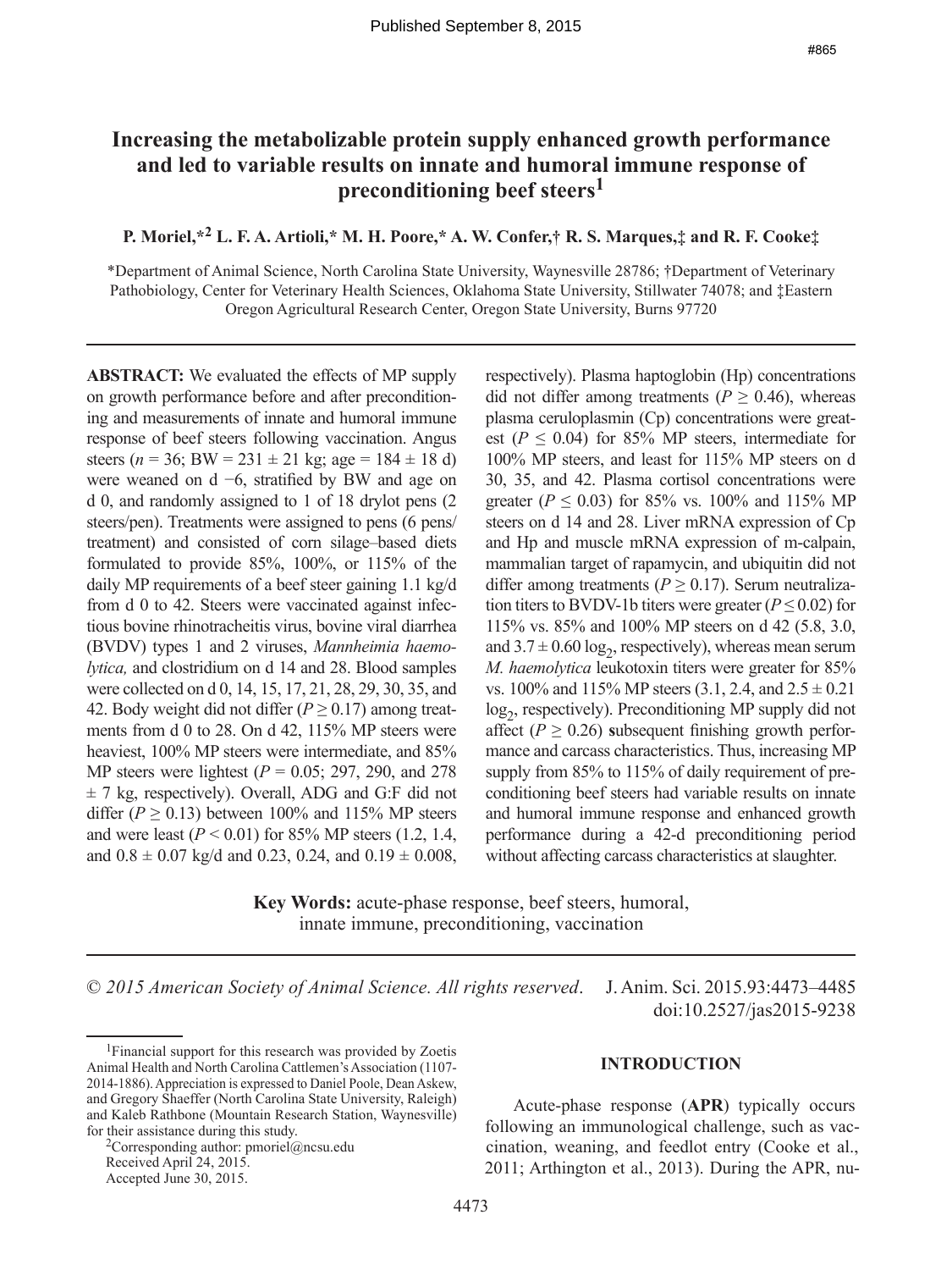trient demand is increased to accommodate the synthesis of acute-phase proteins (**APP**), immune cells, and gluconeogenic precursors (Reeds and Jahoor, 2001; Waggoner et al., 2009). To support an immunological response, muscle protein is mobilized (Jahoor et al., 1999), and absorbed AA are shifted from growth toward hepatic uptake (Reeds et al., 1994; Reeds and Jahoor, 2001). However, increasing MP intake is capable of providing the necessary substrate for APP synthesis, energy production, and other immunological processes (Jennings et al., 1992; Moriel and Arthington, 2013), and it simultaneously alleviates muscle mobilization and improves N retention (Waggoner et al., 2009).

Preconditioning beef calves may experience decreased energy and MP intake (Duff and Galyean, 2007) and multiple APR induced by weaning, feedlot entry, and vaccination, which may substantially increase nutrient demand and exacerbate nutrient deficiency, leading to compromised performance and immune response. Also, MP deficiency may induce innate immune system suppression and decrease the communication between innate and humoral response (Dai and McMurray, 1998). However, there is a lack of studies evaluating the interaction between nutrition and vaccination response (Arthington et al., 2013). Thus, we hypothesized that increasing the MP supply to preconditioning beef steers would increase AA substrate to support APR, alleviate muscle mobilization, and enhance humoral immune response following vaccination. Thus, our objectives were to evaluate the growth performance and measurements of innate and humoral immune response of vaccinated beef steers provided increasing amounts of MP during a 42-d preconditioning and subsequent effects on feedlot growth performance and carcass characteristics.

### **MATERIALS AND METHODS**

All procedures for the experiment conducted at the Butner Beef Cattle Field Laboratory (Butner, NC) were approved by the Institutional Animal Care and Use Committee of North Carolina State University  $(14-054-A)$ .

### *Animals, Diets, and Sample Collection*

*Preconditioning Phase (d 0 to 42).* On d −6, Angus-crossbred steers ( $n = 36$ ; initial BW = 231  $\pm$  21 kg; initial age =  $184 \pm 18$  d) were weaned and immediately transferred to a single 2-ha tall fescue pasture (*Lolium arundinaceum*; 21% CP and 62% TDN; DM basis) with corn silage supplementation at 0.5% of BW (DM basis) for 6 d. On d 0, steers were stratified by

BW and age and randomly allocated into 1 of 18 concrete slatted floor pens  $(11 \text{ m}^2 \text{ and } 2 \text{ steers/pen})$  in a fully covered drylot facility. Treatments were randomly assigned to pens (6 pens/treatment) and consisted of steers receiving 1 of 3 diets formulated to provide 85%, 100%, or 115% of the daily MP requirement of a beef steer gaining 1.1 kg of BW daily (NRC, 2000; Table 1). Diets were provided once daily (0800 h) at 2.01%, 2.14%, and 2.24% BW (DM basis) for 85%, 100%, and 115% MP steers, respectively, to ensure similar TDN intake from d 0 to 42. Body weight was measured on d 0 and 42 after 12 h of feed and water withdrawal and was used for calculation of overall ADG, whereas on d 14 and 28, steers were weighed before feeding (0800 h) to not disturb their DMI or elicit a physiologic stress response. Diet DM offered was estimated on the basis of average BW of each pen on d 0 and was readjusted accordingly to BW change on d 28. Accumulated diet refusal (as fed) was measured once weekly. Diet DM refusal and offered were obtained by drying weekly samples of refusal and offer in a forced-air oven at 56°C for 48 h. Daily DMI was determined by subtracting the weekly DM refusal from the weekly DM offer and then dividing by 7 d.

Before diet formulation, individual feed ingredients were analyzed in duplicate for chemical composition using wet chemistry procedures at a commercial laboratory (Dairy One Forage Laboratory, Ithaca, NY). Using the mechanistic model (level 2) of the Cornell Net Carbohydrate and Protein System (**CNCPS**, version 5.0.29; Cornell University, Ithaca, NY), diets were formulated to provide similar microbial MP but increasing RUP supply (Moriel and Arthington, 2013) to reduce differences on ruminal protein degradation among treatments that could affect the total MP supply. Samples of diet offer and refusal were collected weekly and sent in duplicate for chemical composition using wet chemistry procedures at a commercial laboratory (Dairy One Forage Laboratory, Ithaca, NY). Nutritional compositions of diets are shown in Table 1.

On d 14, all steers were implanted with 36 mg of zeranol (Ralgro, Merck Animal Health, Summit, NJ), treated with doramectin for internal and external parasites (5 mL subcutaneous [**s.c.**]; Dectomax injectable, Zoetis Inc., Kalamazoo, MI), and vaccinated against infectious bovine rhinotracheitis (**IBR**), bovine viral diarrhea types 1 and 2 viruses, *Mannheimia haemolytica* (2 mL s.c.; Bovi Shield One Shot, Zoetis Inc.), and clostridium (2 mL s.c.; Ultrabac 7, Zoetis Inc.). On d 28, steers received a 2-mL s.c. booster of Bovi Shield Gold 5 (Zoetis Inc.) and Ultrabac 7 (Zoetis Inc.). The vaccination and parasite control protocol described above was chosen to replicate the protocol established by the local preconditioning alliance (Mountain Cat-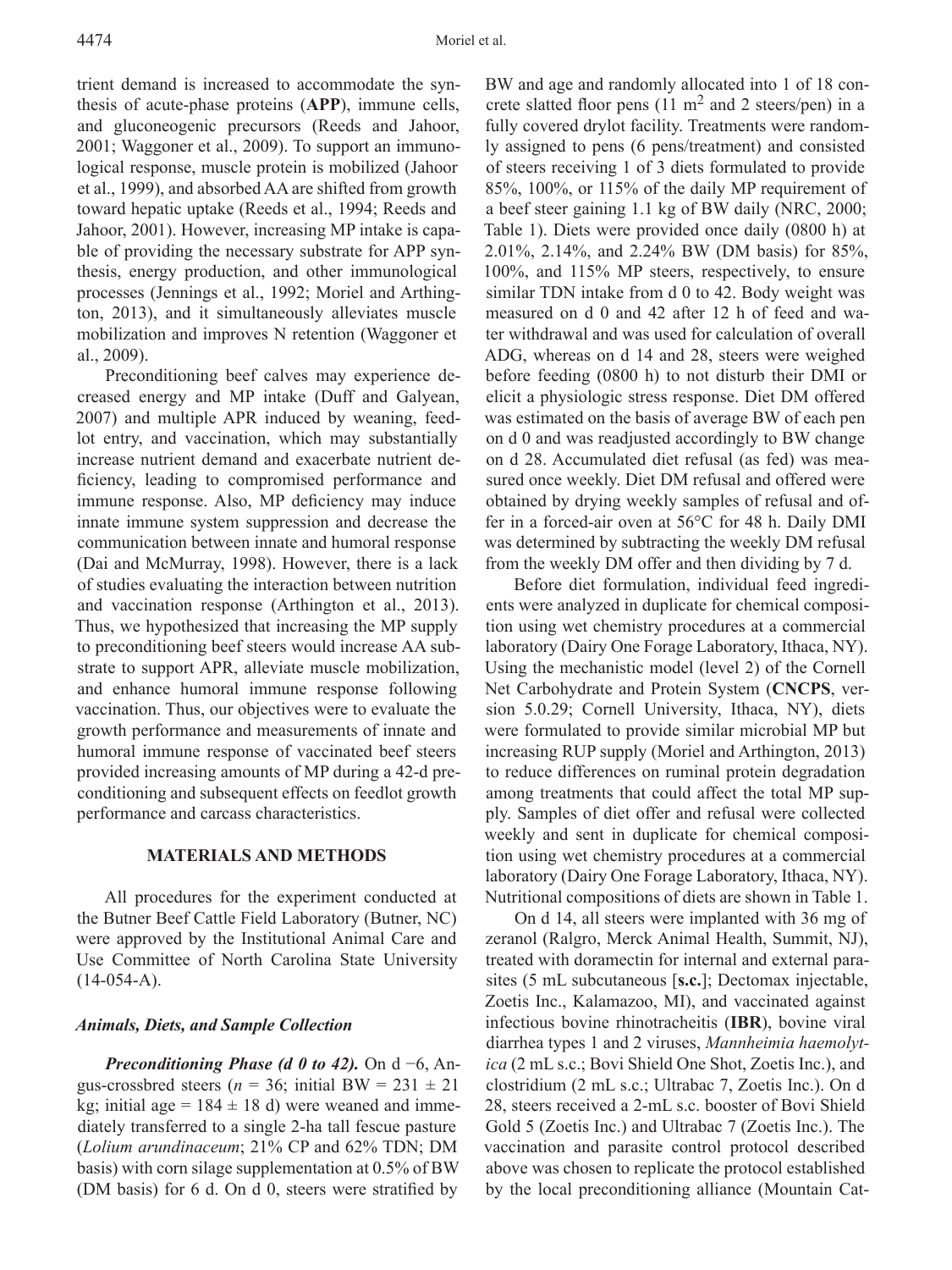**Table 1.** Nutritional composition of diets

|                                 | Treatment <sup>1</sup> |         |                  |  |  |
|---------------------------------|------------------------|---------|------------------|--|--|
| Item                            | 85% MP                 | 100% MP | 115% MP          |  |  |
| Ingredients, % DM               |                        |         |                  |  |  |
| Corn silage                     | 40.7                   | 51.1    | 52.7             |  |  |
| Ground wheat                    | 38.9                   | 4.3     | 6.5              |  |  |
| Ground corn                     | 9.1                    | 23.0    | 0.0              |  |  |
| Soybean meal                    | 4.5                    | 11.1    | 14.6             |  |  |
| Limestone                       | 1.8                    | 1.7     | 1.5              |  |  |
| Dried distillers grains         | 4.5                    | 8.5     | 24.3             |  |  |
| Vitamin premix <sup>2</sup>     | 0.01                   | 0.01    | 0.01             |  |  |
| Trace mineral salt <sup>3</sup> | 0.36                   | 0.34    | 0.32             |  |  |
| Monensin <sup>4</sup>           | 0.036                  | 0.034   | 0.032            |  |  |
| Sodium selenite 1%              | 0.001                  | 0.001   | $\boldsymbol{0}$ |  |  |
| Composition (DM basis)          |                        |         |                  |  |  |
| DM, %                           | 51                     | 45      | 45               |  |  |
| NDF, $%$                        | 24                     | 26      | 35               |  |  |
| TDN, $5\%$                      | 79                     | 76      | 74               |  |  |
| ME, Mcal/kg                     | 2.86                   | 2.75    | 2.69             |  |  |
| $NEm$ , Mcal/kg                 | 2.14                   | 2.05    | 1.98             |  |  |
| $NE_{g}$ , Mcal/kg              | 1.28                   | 1.21    | 1.15             |  |  |
| $CP, \%$                        | 11                     | 15      | 19               |  |  |
| RDP, % CP                       | 72                     | 66      | 60               |  |  |
| Microbial MP, $6 \text{ g/d}$   | 404                    | 392     | 375              |  |  |
| RUP, 6g/d                       | 111                    | 195     | 282              |  |  |
| Total MP, $6 \text{ g/d}$       | 505                    | 587     | 657              |  |  |
| NSC, $%$                        | 59                     | 50      | 41               |  |  |
| Ca, %                           | 0.46                   | 0.35    | 0.44             |  |  |
| Cu, mg/kg                       | 7.0                    | 6.0     | 7.0              |  |  |
| Fe, mg/kg                       | 322                    | 405     | 306              |  |  |
| K, %                            | 0.81                   | 0.93    | 1.12             |  |  |
| $Mg, \%$                        | 0.18                   | 0.17    | 0.21             |  |  |
| Mn, mg/kg                       | 43                     | 35      | 38               |  |  |
| Mo, mg/kg                       | <1                     | $<$ 1   | 1.5              |  |  |
| Na, %                           | 0.19                   | 0.18    | 0.22             |  |  |
| $P, \%$                         | 0.39                   | 0.37    | 0.48             |  |  |
| $S, \%$                         | 0.16                   | 0.17    | 0.28             |  |  |
| Zn, mg/kg                       | 46                     | 39      | 51               |  |  |

<sup>1</sup>Diets were formulated to provide 85%, 100%, and 115% of daily MP requirement of a beef steer gaining 1.1 kg of BW daily and were limit fed at 2.01%, 2.14%, and 2.24% of BW (DM basis), respectively, to ensure similar TDN intake from d 0 to 42. Diets were pooled by week and sent in duplicate to a commercial laboratory for wet chemistry analysis (Dairy One Laboratory, Ithaca, NY).

<sup>2</sup>Premix containing 9,911,000, 2,000, and 4,405 IU/kg of vitamins A, D3, and E, respectively (Provimi North America Inc., Brookville, OH).

 $3$ Guaranteed analysis: 90% NaCl, 32.9% Na, 0.91% S, 72 mg/kg Co, 5,000 mg/kg Cu, 104 mg/kg I, 2,500 mg/kg Mn, 104 mg/kg Se, and 10,000 mg/kg Zn (Cargill Animal Nutrition, Minnetonka, MN).

<sup>4</sup>Rumensin 90 (Elanco, Greenfield, IN).

5Calculated as described by Weiss et al. (1992).

6Microbial MP, RUP, and total MP were estimated using level 2 of Cornell Net Carbohydrate and Protein System (CNCPS, version 5.0.29; Cornell University, Ithaca, NY).

tle Alliance, Western NC Regional Livestock Center, Canton, NC). The vaccination protocol was initiated 21 d after weaning to avoid the weaning-induced inflammatory response that could interfere with the vaccination response (Richeson et al., 2008).

Blood samples were collected via jugular venipuncture in tubes (Vacutainer, Becton Dickinson, Franklin Lakes, NJ) containing sodium heparin (158 U.S. Pharmacopeia units) for plasma harvest on d 0, 14, 15, 17, 21, 28, 29, 30, 35, and 42. In addition, blood samples from the jugular vein were collected into tubes containing no additives (Vacutainer, Becton Dickinson) for serum harvest on d 0, 28, and 42. Blood samples were immediately placed on ice following collection and were then centrifuged at 1,200  $\times$ *g* for 25 min at 4°C. Plasma and serum samples were stored frozen at −20°C until later analysis for plasma concentrations of haptoglobin, ceruloplasmin, urea nitrogen (PUN), NEFA, IGF-1, and cortisol and serum titers against IBR, bovine viral diarrhea virus type 1b (**BVDV-1b**), and *M. haemolytica* leukotoxin.

On d 0, steers within each pen were randomly assigned for a liver or LM biopsy (1 liver or 1 muscle tissue sample/steer) on d 17 and 30, which corresponds to the vaccination-induced peak of inflammatory response based on plasma concentrations of haptoglobin (Moriel and Arthington, 2013; Arthington et al., 2013). Each steer remained in its respective tissue assignment on d 17 and 30. Liver and muscle samples were collected via needle biopsy, following the procedure described by Arthington and Corah (1995). Immediately following collection, 100 mg of wet tissue were stored into 1.5 mL of RNA stabilization solution (RNAlater, Ambion Inc., Austin, TX), kept on ice for 8 h, and stored at −80°C.

*Postpreconditioning Phase (d 43 to Slaughter).* On d 43, steers were walked for about 100 m to an adjacent feedlot facility and were individually fed a common diet from Calan-gate feeders (American Calan Inc., Northwood, NH) until slaughter (d 263). The postpreconditioning phase was divided into receiving  $(d 43$  to 70), growing  $(d 71$  to 206), and finishing periods (d 207 to 262). The diet provided from d 43 to 206 (76% TDN and 11% CP; DM basis) consisted of 36.4% concentrate and 73.6% corn silage (DM basis). Concentrate consisted of a mixture of 86.4% ground corn, 11.2% soybean meal, 0.5% urea, 1.6% limestone, 0.30% vitamin premix (same as described previously), and 0.20% rumensin (Elanco Animal Health, Greenfield, IN). Steers were trained to eat from Calan-gate feeders for 10 d, and hence, DMI from d 43 to 52 was not measured. Starting on d 207, steers were adapted to the finishing diet by gradually decreasing corn silage and simultaneously increasing concentrate inclu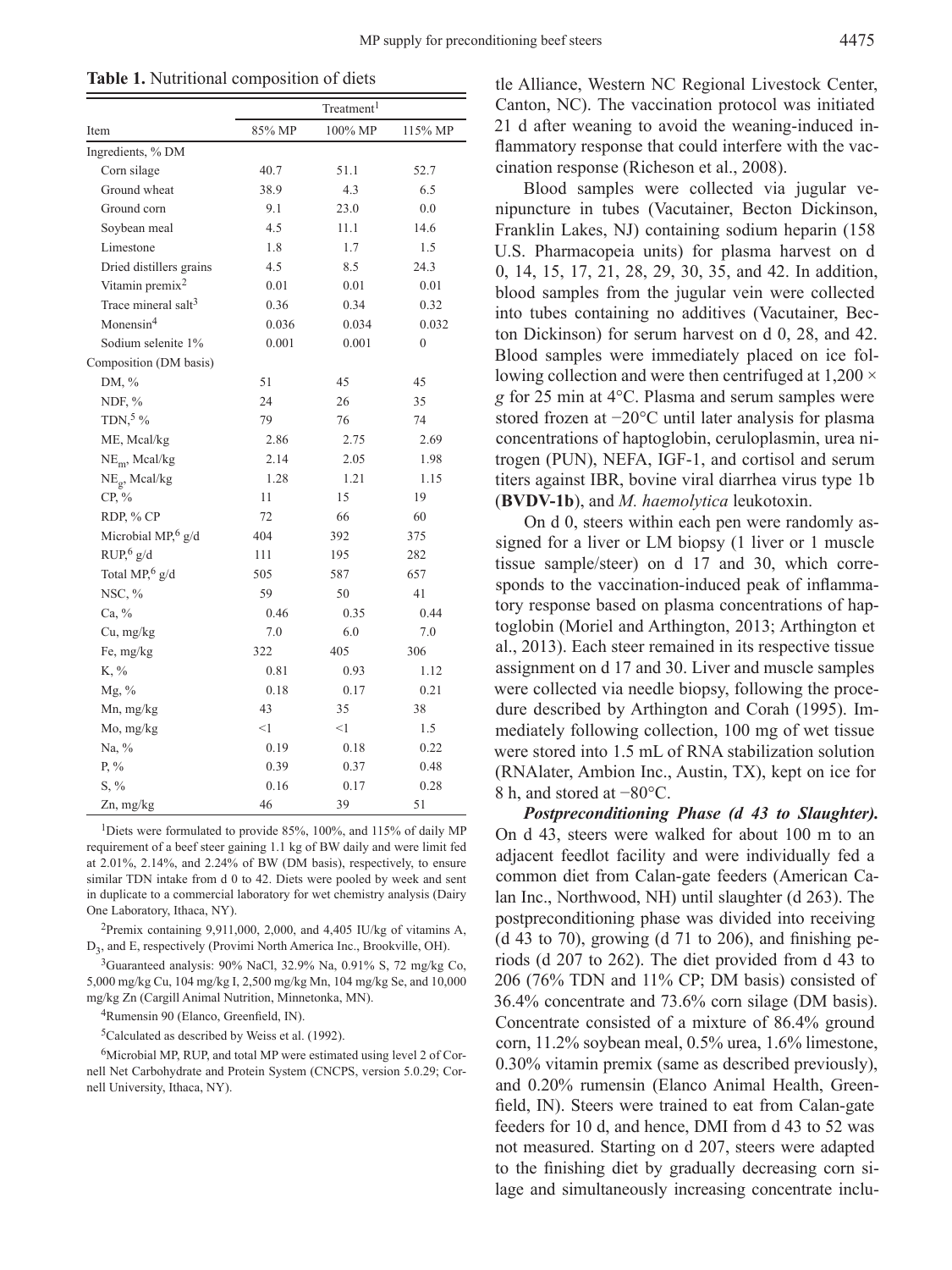sion by 6% units daily over 9 d. Hence, the finishing diet (85% TDN and 14% CP; DM basis) was provided from d 214 to slaughter and consisted of 14.7% corn silage and 85.3% of the same concentrate described above (DM basis). Diet DM was determined by drying diet samples in a forced-air oven at 55°C for 48 h. Dry matter intake from d 43 to slaughter was determined by multiplying the respective diet DM percentage by the daily diet intake (as-fed basis). Samples of concentrate and corn silage were pooled by month and sent in duplicate for chemical composition using wet chemistry procedures at a commercial laboratory (Dairy One Forage Laboratory). All steers were slaughtered on d 263 at a commercial packing facility. Longissimus muscle area, back fat thickness, KPH percentage, marbling scores, carcass quality, and yield grade were determined by a qualified USDA grader 48 h after slaughter.

### *Laboratory Analyses*

Plasma concentrations of haptoglobin were determined in duplicate samples using a biochemical assay measuring haptoglobin-hemoglobin complex by the estimation of differences in peroxidase activity (Cooke and Arthington, 2013). Inter- and intra-assay CV of haptoglobin assays using the biochemical procedure were 3.5% and 7.9%, respectively. Plasma ceruloplasmin oxidase activity was measured in duplicate samples by using the colorimetric procedures described by Demetriou et al. (1974) and expressed as milligrams per deciliter, as described by King (1965). Inter- and intra-assay CV for ceruloplasmin assays were 2.7% and 7.0%, respectively. Commercial quantitative colorimetric kits were used to determine the plasma concentrations of PUN (B7551; Pointe Scientific Inc., Canton, MI) and NEFA (HR Series NEA-2; Wako Pure Chemical Industries Ltd. USA, Richmond, VA). Inter- and intra-assay CV for assays of PUN and NEFA were 2.7% and 3.4% and 3.2% and 7.8%, respectively. Plasma cortisol concentrations were analyzed in duplicate samples using a single chemiluminescent enzyme immunoassay (Immulite 1000; Siemens Medical Solutions Diagnostics, Los Angeles, CA). Intraassay CV for cortisol assay was 4.8%. Plasma IGF-1 concentrations were analyzed in duplicate samples using commercial enzyme-linked immunosorbent assay kits (SG100; R&D Systems Inc., Minneapolis, MN) previously validated for bovine samples (Moriel et al., 2012). Inter- and intra-assay CV for IGF-1 assay were 1.31% and 2.65%, respectively.

Serum antibody titers against BVDV-1b and IBR were analyzed by the Oklahoma Animal Disease and Diagnostic Laboratory using a virus neutralization test, as described by Rosenbaum et al. (1970). Serum titers

against IBR and BVDV-1b were reported as the  $log<sub>2</sub>$  of the greatest serum dilution that provided complete protection of the cells (lowest and greatest tested dilutions were 1:4 and 1:256, respectively). For the seroconversion analysis, samples with a serum neutralization value of <4 were considered negative and assigned a value of 0, whereas samples with a serum neutralization value ≥4 were considered positive and assigned a value of 1. Then the assigned values (0 or 1) were used to calculate the positive seroconversion (percentage of steers with positive serum neutralization) to IBR and BVDV-1b. Serum antibodies titers against leukotoxin for a formalin-killed *M. haemolytica* S1 were determined in singles by an ELISA test as described by Confer et al. (1996). Leukotoxin titers were reported as nanograms of immunoglobulin binding based on a set of IgG standards present in each plate, as described by Burciaga-Robles et al. (2010). Serum titers against BVDV-1b, IBR, and *M. haemolytica* leukotoxin on d 0 were included as covariates, even though no treatment effects ( $P \ge 0.30$ ) were detected on d 0.

A detailed description of procedures for mRNA isolation and tissue gene expression is given in Cappellozza et al. (2014). Briefly, total RNA was extracted from liver tissue samples using the TRIzol Plus RNA Purification Kit (Invitrogen, Carlsbad, CA). Extracted RNA was quantified via UV absorbance (UV Mini 1240; Shimadzu Scientific Instruments, Inc., Columbia, MD) at 260 nm, incubated (2.5 μg) at 37°C for 30 min in the presence of RNase-free (DNase; New England Biolabs Inc., Ipswich, MA), and reverse transcribed using the High Capacity cDNA Reverse Transcription Kit with random hexamers (Applied Biosystems, Foster City, CA). Real-time PCR was completed using the SYBR Green PCR Master Mix (Applied Biosystems) and gene-specific primers (20 p*M* each; Table 2) with the StepOne Real-time PCR system (Applied Biosystems). All primers were used and validated by previous research (Table 2) except for ceruloplasmin, which was designed using the Basic Local Alignment Search Tool (Ye et al., 2012). At the end of each real-time PCR, amplified products were subjected to a dissociation gradient (95°C for 15 s, 60°C for 30 s, and 95°C for 15 s) to verify the amplification of a single product by denaturation at the anticipated temperature. A portion of the amplified products was purified with the QIAquick PCR purification kit (Qiagen Inc., Valencia, CA) and was sequenced at the Oregon State University Center for Genome Research and Biocomputing (Corvallis, OR) to verify the specificity of amplification. All amplified products represented only the genes of interest. In addition, ceruloplasmin primers yielded a single-peak dissociation curve with an average melting point of 79.64 $^{\circ}$ C  $\pm$  0.02 $^{\circ}$ C, which is similar to that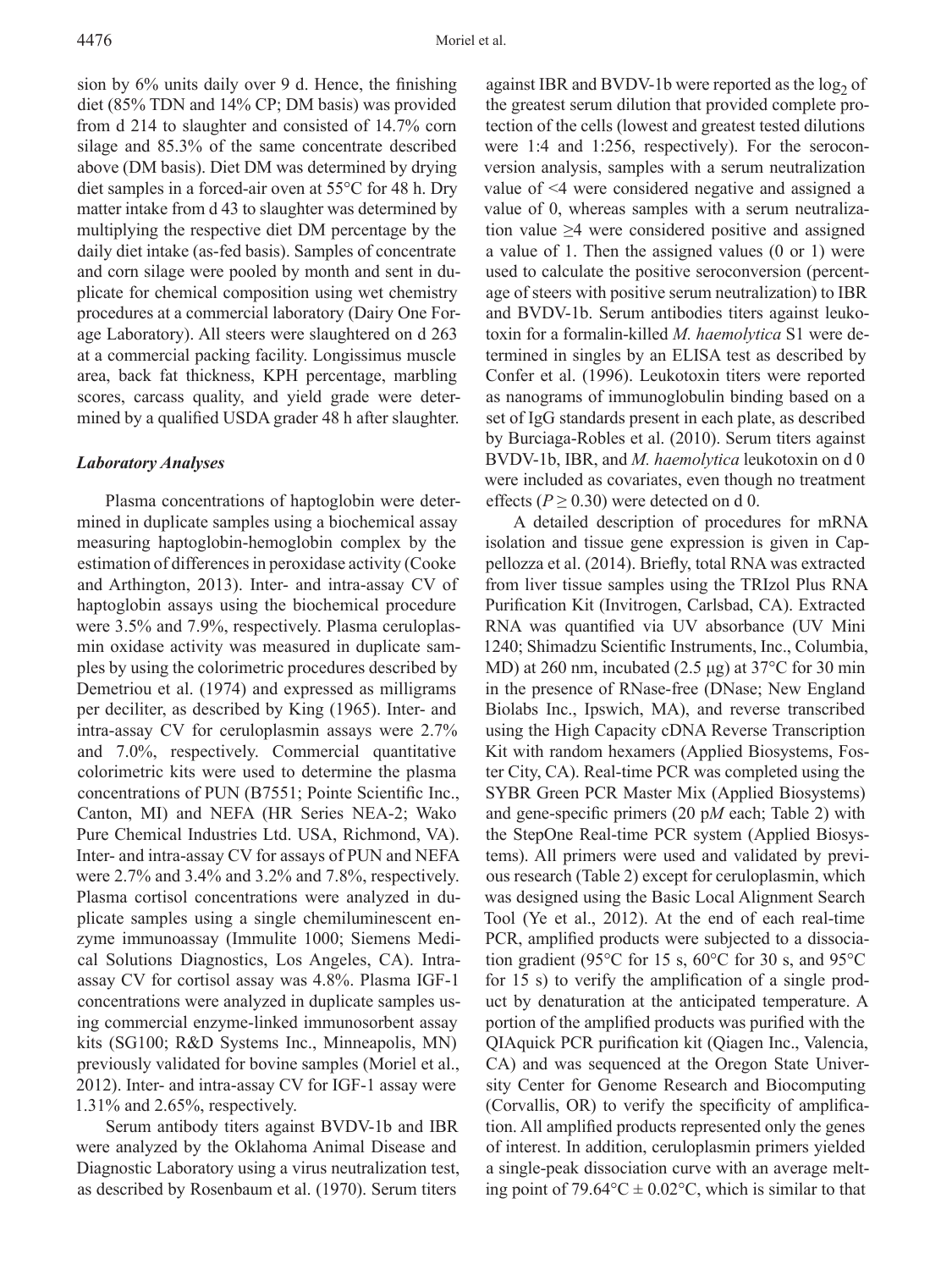**Table 2.** Nucleotide sequence of bovine-specific primers used in the quantitative real-time reverse transcription PCR to determine the hepatic mRNA expression of ceruloplasmin, haptoglobin, and LM mRNA expression of m-calpain, mammalian target of rapamycin (mTOR) and ubiquitin

| Target<br>gene | Primer sequence <sup>1</sup>   | Accession<br>number |
|----------------|--------------------------------|---------------------|
| Ceruloplasmin  |                                | XM 002685007        |
| Forward        | AGCAGAGACTGGAGACCTCAT          |                     |
| Reverse        | GCCCGTAGTGTTGTCTGGAT           |                     |
| Cyclophilin    |                                | NM 178320.2         |
| Forward        | GGTACTGGTGGCAAGTCCAT           |                     |
| Reverse        | <b>GCCATCCAACCACTCAGTCT</b>    |                     |
| Haptoglobin    |                                | AJ 271156           |
| Forward        | <b>GTCTCCCAGCATAACCTCATCTC</b> |                     |
| Reverse        | <b>AACCACCTTCTCCACCTCTACAA</b> |                     |
| m-Calpain      |                                | XM 864105           |
| Forward        | GGAGGAAGAGGACGAGGAC            |                     |
| Reverse        | TTGCTGAGGTGGATGTTGG            |                     |
| mTOR           |                                | NM 004958.2         |
| Forward        | CGGGACTACAGGGAGAAAAA           |                     |
| Reverse        | <b>CCTCAAAGCAGTCCCCCAAAG</b>   |                     |
| Ubiquitin      |                                | NM 174133           |
| Forward        | GCCGCACTCTTTCTGATTACAAC        |                     |
| Reverse        | CGTTCTCGATGGTGTCACTGG          |                     |

1Primer sequences obtained for ceruloplasmin (Ye et al., 2012), cyclophilin (Cappellozza et al., 2014), haptoglobin (Hiss et al., 2004), mTOR (Hayashi et al., 2009), m-calpain, and ubiquitin (Chibisa et al., 2008).

predicted by the Basic Local Alignment Search Tool (79.7°C). Responses were quantified on the basis of the threshold cycle (**CT**) and normalized to cyclophilin CT (∆**CT**) examined in the same sample and assessed at the same time as the targets. Within each target gene, results are expressed as relative fold change  $(2^{-\Delta\Delta CT})$ using the sample with the greatest ∆CT as reference, as described by Ocón-Grove et al. (2008).

#### *Statistical Analyses*

Except for seroconversion analysis, all data were analyzed as a completely randomized design using the MIXED procedure of SAS (version 9.3; SAS Inst. Inc., Cary, NC) with Satterthwaite approximation to determine the denominator degrees of freedom for the test of fixed effects. During the preconditioning phase, pen was the experimental unit and steer (pen) and pen (treatment) were included as random variables. Average daily gain and G:F were tested for fixed effects of treatment. Body weight, plasma and serum measurements (except for seroconversion), and tissue mRNA expression were analyzed as repeated measures with steer (pen) as the subject. The covariance structure was chosen using the lowest Akaike information criterion.

The unstructured covariance structure was used for the analysis of mRNA expression and plasma and serum measurements, whereas compound symmetry covariance structure was used for the BW analysis throughout the study. Plasma measurements obtained on d 0 were not significant covariates ( $P \ge 0.15$ ) and were removed from the model. Serum conversion to IBR and BVDV-1b was analyzed as repeated measures using the GLIMMIX procedure of SAS and pen (treatment) and steer (pen) as random variables. The previous preconditioning pen assignment remained the experimental unit for statistical analysis during the postpreconditioning phase. Body weight, ADG, DMI, G:F, and carcass characteristics were tested for the fixed effects of treatment using steer (treatment) as random effect. All results are reported as least squares means. Data were separated using PDIFF if a significant preliminary *F* test was detected. Significance was set at  $P \leq 0.05$ , and tendencies were indicated if  $P > 0.05$  and  $\leq 0.10$ .

### **RESULTS**

*Preconditioning Phase.* A treatment  $\times$  day effect was detected  $(P < 0.0001)$  for BW from d 0 to 42 (Table 3). Body weight did not differ ( $P \ge 0.17$ ) among treatments from d 0 to 28. However, 115% MP steers were heaviest, and 85% MP steers were lightest  $(P =$ 0.05), whereas 100% MP steers were intermediate on  $d$  42 ( $P \ge 0.21$ ). Average daily gains from d 0 to 14, d 28 to 42, and d 0 to 42 were similar ( $P \ge 0.13$ ) between 100% and 115% MP steers, but both had greater ( $P \leq$ 0.05) ADG than 85% MP steers (Table 3). Overall G:F (d 0 to 43) was similar ( $P = 0.28$ ) between 100% and 115% MP steers, but both had greater ( $P \le 0.003$ ) G:F than 85% MP steers (Table 3).

Effects of treatment  $\times$  day were detected for intake of total DM ( $P = 0.0003$ ; Fig. 1) and NE<sub>g</sub> ( $P = 0.01$ ). Total DMI of 85% MP steers was less ( $P \leq 0.005$ ) than that of 100% and 115% MP steers on wk 1 and 2 and less than that of 115% MP steers ( $P \le 0.004$ ) but not different ( $P \ge 0.10$ ) from that of 100% MP steers from wk 3 to 6. Total DMI was greater ( $P \le 0.02$ ) for 115% MP steers than for 100% MP steers on wk 1 and 3 but did not differ  $(P \ge 0.11)$  on wk 2, 4, 5, and 6 (Fig. 1). Intake of NE<sub>g</sub> on wk 1 did not differ ( $P = 0.45$ ) between 100% and 115% MP steers, but both had greater ( $P \le 0.01$ ) NE<sub>g</sub> intake than 85% MP steers (5.26, 5.48, and 4.50  $\pm$ 0.200 Mcal/d, respectively). Intake of  $NE_{\alpha}$  did not differ ( $P \ge 0.19$ ) among treatments from wk 2 to 6 (mean  $= 4.74, 5.27, 5.96, 6.29, and 6.51 \pm 0.200$  Mcal/d for wk 2, 3, 4, 5, and 6, respectively). However, overall  $NE_{\alpha}$ intake did not differ  $(P = 0.27)$  among treatments (5.90, 6.17, and  $6.32 \pm 0.176$  Mcal/d, respectively). A treatment  $\times$  day effect was not detected ( $P = 0.50$ ) for CP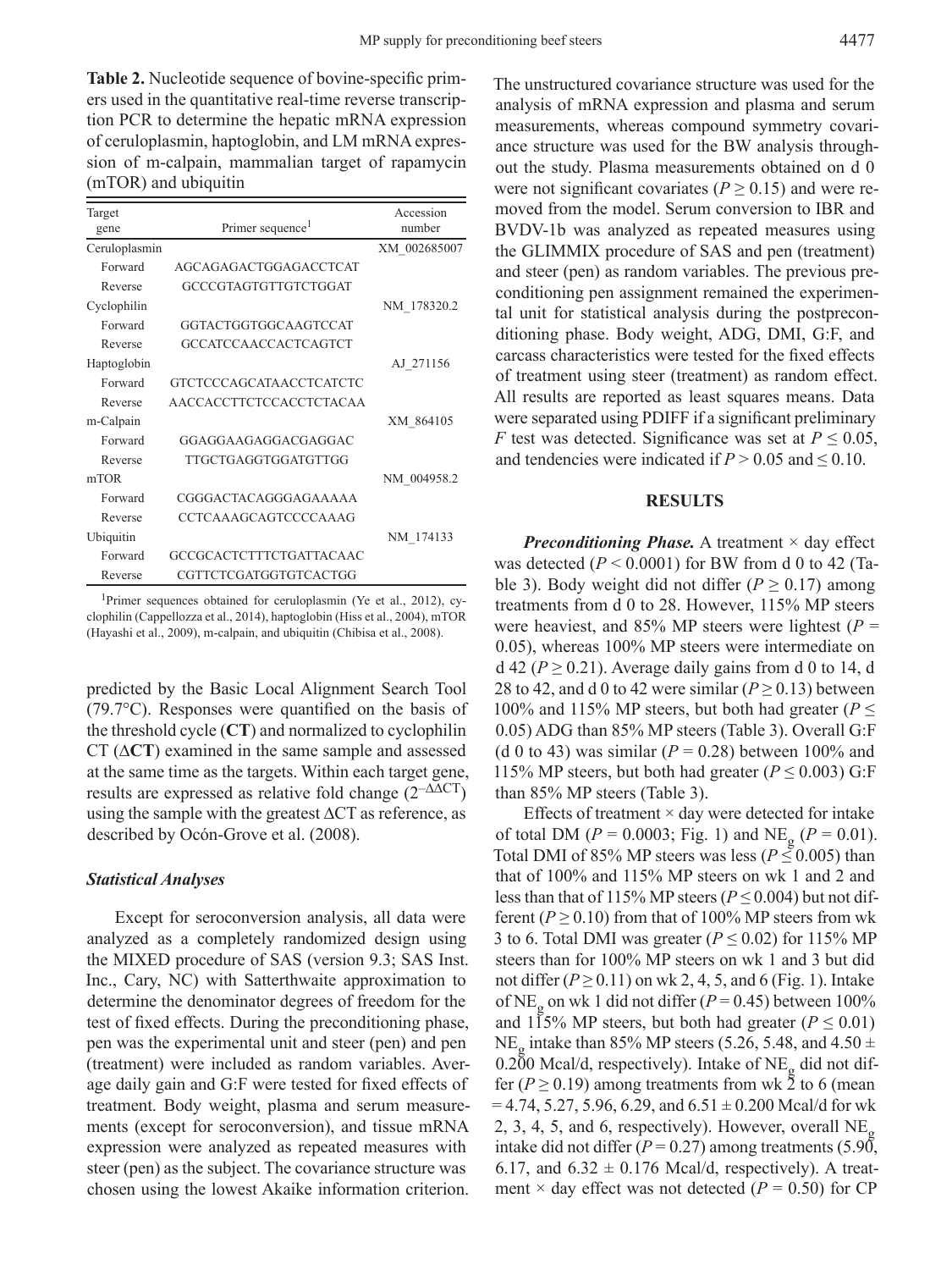$2.4$  $\sum_{\substack{6 \ 6 \ 8}}^{2.4}$ 

 $2.0$ 

**Table 3.** Growth performance of steers provided increasing supply of MP (85%, 100%, and 115% of MP requirements;  $n = 6$  pens/treatment; 2 steers/pen) during a 42-d preconditioning period

|                                 |                   | Treatment <sup>1</sup> |                   |            |                | $P$ -value                |  |
|---------------------------------|-------------------|------------------------|-------------------|------------|----------------|---------------------------|--|
| Item                            | 85%<br>MP         | 100%<br>MP             | 115%<br>MP        | <b>SEM</b> | Treat-<br>ment | Treatment<br>$\times$ day |  |
| BW <sub>2</sub> <sup>2</sup> kg |                   |                        |                   |            |                |                           |  |
| d <sub>0</sub>                  | 243 <sup>a</sup>  | 240 <sup>a</sup>       | 240 <sup>a</sup>  | 6.6        | 0.52           | < 0.0001                  |  |
| d 14                            | 250 <sup>a</sup>  | 257 <sup>a</sup>       | 263 <sup>a</sup>  |            |                |                           |  |
| d28                             | 265 <sup>a</sup>  | 271 <sup>a</sup>       | 278 <sup>a</sup>  |            |                |                           |  |
| d 42                            | 278 <sup>a</sup>  | 290a,b                 | 297 <sup>b</sup>  |            |                |                           |  |
| ADG, kg/d                       |                   |                        |                   |            |                |                           |  |
| $d$ 0 to 14                     | 0.48 <sup>a</sup> | 1.22 <sup>b</sup>      | $1.61^{b}$        | 0.231      | 0.02           |                           |  |
| d 14 to 28                      | 1.09 <sup>a</sup> | 1.05 <sup>a</sup>      | 1.09 <sup>a</sup> | 0.108      | 0.95           |                           |  |
| d 28 to 42                      | 0.92 <sup>a</sup> | 1.33 <sup>b</sup>      | 1.34 <sup>b</sup> | 0.111      | 0.02           |                           |  |
| $d$ 0 to 42                     | 0.83 <sup>a</sup> | 1.20 <sup>b</sup>      | 1.35 <sup>b</sup> | 0.068      | < 0.0001       |                           |  |
| $G:F^3$                         | 0.19 <sup>a</sup> | 0.23 <sup>b</sup>      | 0.24 <sup>b</sup> | 0.008      | 0.002          |                           |  |

a,bWithin a row, means without a common superscript differ ( $P \le 0.05$ ). <sup>1</sup>Diets were formulated to provide 85%, 100%, and 115% of daily MP requirement of a beef steer gaining 1.1 kg of BW daily and were limit fed

at 2.01%, 2.14%, and 2.24% of BW (DM basis), respectively, to ensure similar TDN intake from d 0 to 42.

<sup>2</sup>Steers were weighed on d 0 and 42 following a 12-h period of feed and water withdrawal, whereas on d 14 and 28, steers were weighed before feeding (0800 h).

 $3$ Estimated by dividing total BW gain by total DMI (d 0 to 42).

intake, but overall CP intake was greatest  $(P < 0.0001)$ for 115% MP steers, intermediate for 100% MP steers, and least for 85% MP steers (0.19%, 0.29%, and 0.39%  $\pm$  0.004% of BW, respectively).

Effects of treatment  $\times$  day were detected for plasma concentrations of PUN  $(P < 0.0001$ ; Fig. 2a) and ceruloplasmin  $(P = 0.01; Fig. 2b)$ . Plasma concentrations of PUN were always greater ( $P \leq 0.0001$ ) for 115% vs. 85% and 100% MP steers, except for on d 0, on which concentrations did not differ among treatments ( $P \ge 0.39$ ). Plasma PUN concentrations were greater ( $P \le 0.009$ ) for 100% vs. 85% MP steers on d 17, 30, 35, and 42 but did not differ ( $P \ge 0.27$ ) on d 0, 14, 21, and 28. On d 21, plasma concentrations of ceruloplasmin did not differ  $(P = 0.76)$  between 85% and 100% MP steers, whereas steers provided 115% MP diet had  $(P = 0.04)$  and tended to have  $(P = 0.09)$ greater plasma concentrations of ceruloplasmin than 85% and 100% MP steers, respectively. On d 30, 35, and 42, plasma concentrations of ceruloplasmin were greater ( $P \le 0.04$ ) for 85% vs. 115% MP steers and intermediate ( $P \ge 0.09$ ) for 100% MP steers.

A tendency for treatment  $\times$  day effect was detected  $(P=0.07)$  for plasma concentrations of cortisol (Fig. 2c). On d 14, plasma concentrations of cortisol were greater  $(P = 0.03)$  for 85% vs. 100% MP steers and intermediate ( $P \ge 0.17$ ) for 115% MP steers. On d 28, plasma



daily dry matter intake,  $1.8$ b b b ab ab ab  $1.6$  $1.4$  $\frac{8}{3}$  1.2  $\overline{2}$  $\overline{\mathbf{3}}$  $\overline{4}$ 5 6 Week of the study **Figure 1.** Total daily DMI of beef steers provided 85%, 100%, and 115% of MP requirements of a beef steer gaining 1.1 kg of BW daily (NRC, 2000). Effects of treatment  $\times$  day were detected for intake of total DM ( $P = 0.0003$ ). Total DMI of 85% MP steers was less ( $P \le 0.005$ ) than

that of 100% and 115% MP steers in wk 1 and 2 and less than that of 115% MP steers ( $P \le 0.004$ ) but not different ( $P \ge 0.10$ ) from that of 100% MP steers from wk 3 to 6. Total DMI was greater ( $P \le 0.02$ ) for 115% vs. 100% MP steers in wk 1 and 3 but did not differ ( $P \ge 0.11$ ) in wk 2, 4, 5, and 6.<sup>a–c</sup>Within day, means without a common superscript differ ( $P \le 0.05$ ).

concentrations of cortisol were greater  $(P = 0.02)$  for 85% vs. 115% MP steers and intermediate ( $P \ge 0.22$ ) for 100% MP steers. Treatment  $\times$  day effects were detected (*P* = 0.001) for plasma IGF-1 (Fig. 2d). On d 14, plasma IGF-1 was greater for 115% vs. 85% MP steers ( $P =$ 0.05) and intermediate for 100% MP steers ( $P \ge 0.31$ ). On d 21, plasma IGF-1 was greatest for 115% MP, least for 85% MP ( $P \le 0.02$ ), and intermediate for 100% MP steers ( $P \ge 0.13$ ). On d 35 and 42, plasma IGF-1 did not differ ( $P \ge 0.66$ ) between 85% and 115% MP steers, but both had greater plasma IGF-1 than 100% MP steers (*P*  $\leq$  0.05). Effects of treatment and treatment  $\times$  day were not detected ( $P \ge 0.20$ ) for plasma concentrations of haptoglobin and NEFA (Fig. 3).

Effects of treatment ( $P \ge 0.17$ ) or treatment  $\times$ day ( $P \ge 0.20$ ) were not detected for liver mRNA expression of ceruloplasmin, haptoglobin, and muscle mRNA expression of m-calpain, mammalian target of rapamycin (**mTOR**), and ubiquitin (Table 4). Effects of treatment ( $P \ge 0.61$ ) and treatment × day ( $P \ge$ 0.42) were not detected for seroconversion to BVDV-1 and IBR and serum IBR titers (Table 5). A treatment  $\times$ day interaction was detected  $(P = 0.03)$  for covariately adjusted serum BVDV-1b titers, which did not differ among treatments from d 0 to 28 ( $P \ge 0.17$ ) but was greater ( $P \le 0.02$ ) for 115% vs. 85% and 100% MP steers on d 42 (Table 5). Effects of day were detected  $(P \le 0.0001)$  for seroconversion to BVDV-1b (36.1%, 13.9%, and  $86.1\% \pm 6.78\%$  on d 0, 28, and 42, respectively) and IBR (2.8%, 32.1%, and  $52.8\% \pm 7.07\%$  on d 0, 28, and 42, respectively) and serum titers against BVDV-1b (1.58, 0.44, and  $4.16 \pm 0.344$  log<sub>2</sub> on d 0, 28, and 42, respectively) and IBR (0.39, 0.91, and 1.59  $\pm$  0.193 log<sub>2</sub> on d 0, 28, and 42, respectively). Effects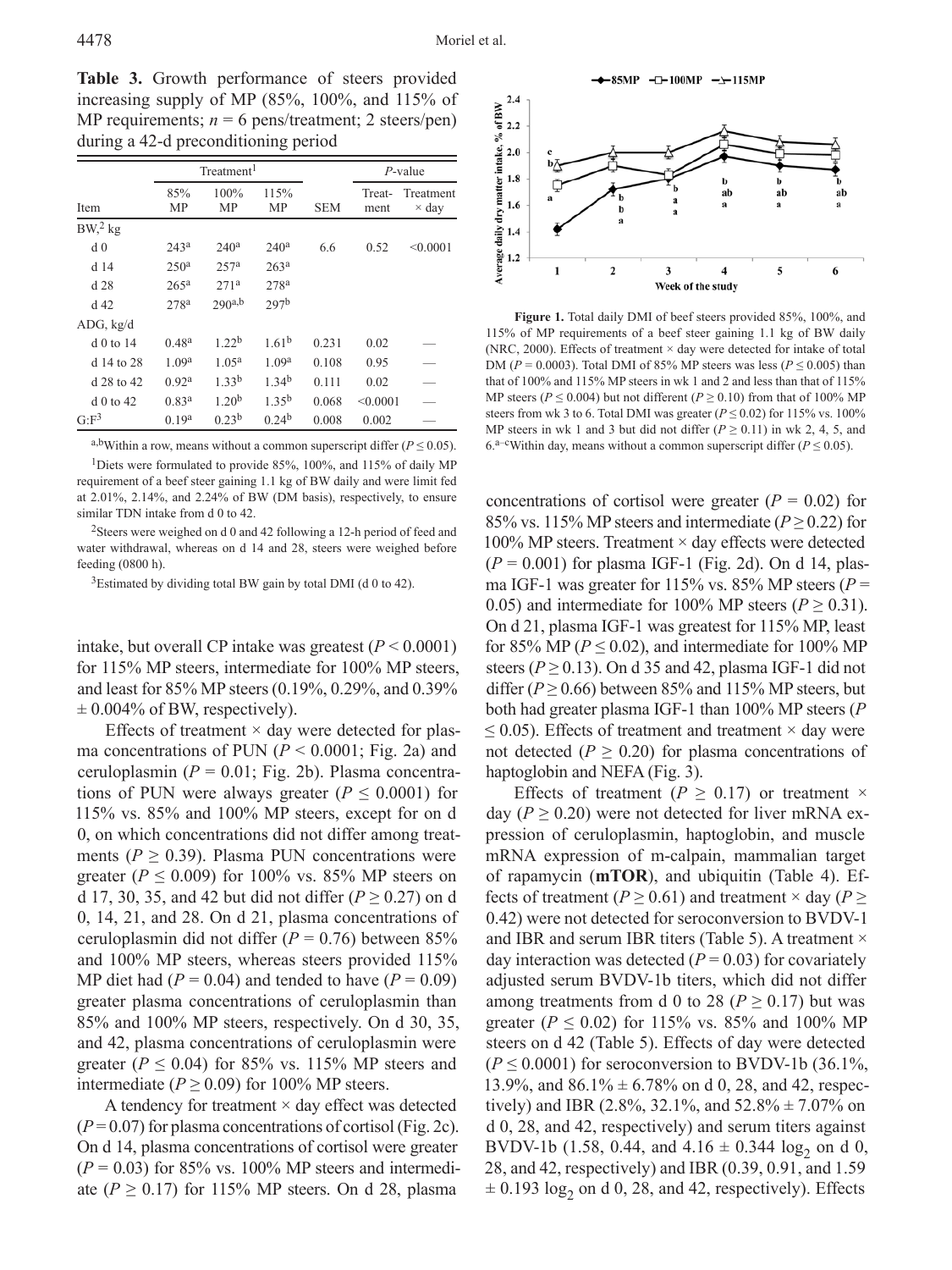

**Figure 2.** Plasma concentrations of (a) PUN, (b) ceruloplasmin, (c) cortisol, and (d) IGF-1 of beef steers provided 85%, 100%, and 115% of MP requirements of a beef steer gaining 1.1 kg of BW daily (NRC, 2000). On d 14, steers were vaccinated subcutaneously with 2 mL of Bovi Shield One Shot and Ultrabac 7 (Zoetis Inc., Kalamazoo, MI). On d 28, steers received a 2-mL subcutaneous booster of Bovi Shield Gold 5 and Ultrabac 7 (Zoetis Inc.). Effects of treatment × day were detected for plasma concentrations of PUN ( $P < 0.0001$ ), ceruloplasmin ( $P = 0.01$ ), cortisol ( $P = 0.07$ ), and IGF-1 ( $P =$ 0.001). <sup>a–c</sup>Within day, means without a common superscript differ ( $P \le 0.05$ ).

of treatment ( $P = 0.05$ ), but not treatment  $\times$  day ( $P =$ 0.40) and day  $(P = 0.22)$ , were detected for covariately adjusted mean serum *M. haemolytica* leukotoxin titers, which was greater ( $P \le 0.05$ ) for 85% vs. 100% and 115% MP steers (Table 5). Although serum leukotoxin titers were included as covariate  $(P = 0.03)$ , they did not differ among treatments on d  $0 (P \ge 0.34)$ .

*Postpreconditioning Phase.* Body weight and DMI from d 43 to 262 and carcass characteristics at slaughter did not differ ( $P \ge 0.11$ ) among treatments (Table 6). Average daily gain and G:F from d 43 to 70, but not from d 71 to 262 ( $P \ge 0.26$ ), were least for 115% MP steers and greatest for 85% MP steers ( $P \le 0.04$ ) and intermediate for 100% MP steers ( $P \ge 0.19$ ; Table 6).

### **DISCUSSION**

Weaning, feedlot entry, and vaccination may elicit APR, leading to increased concentrations of APP and depressed feed intake, feed efficiency, and growth performance of beef cattle (Cooke et al., 2011; Arthington et al., 2013; Moriel and Arthington, 2013). During an

**Table 4.** Mean mRNA expression of genes associated with hepatic acute-phase response (ceruloplasmin and haptoglobin) and muscle protein degradation (m-calpain and ubiquitin) and synthesis (mammalian target of rapamycin [mTOR]) of steers provided increasing MP supply  $(n = 6$  pens/treatment) during a 42-d preconditioning period $<sup>1</sup>$ </sup>

|                            | Treatment        |                   |                   |            | $P$ -value |                                 |
|----------------------------|------------------|-------------------|-------------------|------------|------------|---------------------------------|
| Item                       | 85%<br><b>MP</b> | 100%<br><b>MP</b> | 115%<br><b>MP</b> | <b>SEM</b> | ment       | Treat-Treatment<br>$\times$ day |
| Hepatic genes <sup>2</sup> |                  |                   |                   |            |            |                                 |
| Ceruloplasmin              | 10.0             | 16.0              | 12.4              | 3.86       | 0.56       | 0.56                            |
| Haptoglobin                | 3.94             | 4.47              | 4.82              | 0.63       | 0.62       | 0.20                            |
| Muscle genes <sup>2</sup>  |                  |                   |                   |            |            |                                 |
| m-calpain                  | 6.79             | 9.88              | 9.34              | 123        | 0.17       | 0.96                            |
| mTOR                       | 5.39             | 5.68              | 6.91              | 1 37       | 0.68       | 0.55                            |
| Ubiquitin $2$              | 3.01             | 4 1 7             | 3.84              | 0.52       | 0.28       | 0.39                            |

<sup>1</sup>Steers were randomly selected within each pen for a liver or LM biopsy (1 steer/pen; 1 liver or muscle tissue/steer) on d 17 and 30. Each steer remained in its respective tissue assignment on d 17 and 30.

 ${}^{2}$ Responses were quantified on the basis of the threshold cycle (CT) and were normalized to cyclophilin CT (∆CT) examined in the same sample and assessed at the same time as the targets. Within each target gene, results are expressed as relative fold change (2–∆∆CT) using the sample with the greatest ∆CT as reference, as described by Ocón-Grove et al. (2008).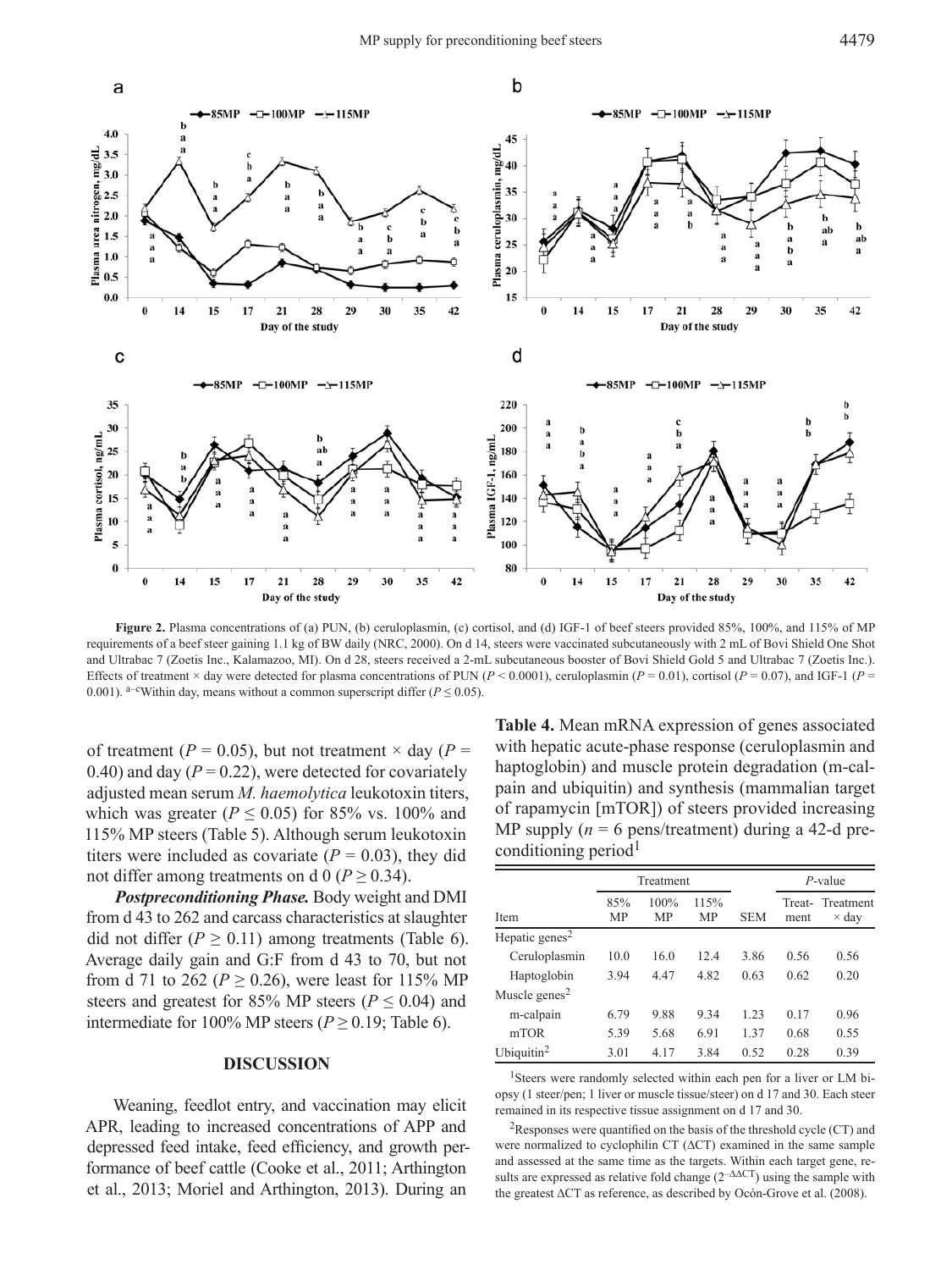**Table 5.** Seroconversion and serum concentrations of antibody titers against bovine viral diarrhea viral type 1b (BVDV1b), infectious bovine rhinotracheitis (IBR), and *Mannheimia haemolytica* leukotoxin in steers provided increasing MP supply (85%, 100%, or 115% MP;  $n = 6$  pens/treatment) during a 42-d preconditioning period (d 0 to  $42$ )<sup>1</sup>

|                                        |                   | Treatment         |                   |            |       | $P$ -value                      |  |
|----------------------------------------|-------------------|-------------------|-------------------|------------|-------|---------------------------------|--|
| Item                                   | 85%<br>MP         | 100%<br>MP        | 115%<br>MP        | <b>SEM</b> | ment  | Treat-Treatment<br>$\times$ day |  |
| BVDV1b                                 |                   |                   |                   |            |       |                                 |  |
| Seroconver-<br>sion, $\%$              | 41.7              | 50.0              | 44.4              | 7.48       | 0.75  | 0.61                            |  |
| Titers, <sup>2</sup> $log_2$           |                   |                   |                   |            |       |                                 |  |
| d <sub>0</sub>                         | 1.26 <sup>a</sup> | 1.47 <sup>a</sup> | 2.01 <sup>a</sup> | 0.597      | 0.002 | 0.03                            |  |
| d28                                    | 0.63 <sup>a</sup> | 0.20 <sup>a</sup> | 0.48 <sup>a</sup> |            |       |                                 |  |
| d <sub>42</sub>                        | 3.73 <sup>a</sup> | 2.96 <sup>a</sup> | 5.79 <sup>b</sup> |            |       |                                 |  |
| <b>IBR</b>                             |                   |                   |                   |            |       |                                 |  |
| Seroconver-<br>sion, $\%$              | 25.8              | 36.1              | 25.8              | 8.55       | 0.61  | 0.42                            |  |
| Titers, $log_2$                        | 0.99              | 0.99              | 0.91              | 0.224      | 0.95  | 0.88                            |  |
| Mannheimia haemolytica leukotoxin      |                   |                   |                   |            |       |                                 |  |
| Titers, $2,3$ ng/<br>antibody<br>bound | 3.12 <sup>a</sup> | 2.39 <sup>b</sup> | 2.49 <sup>b</sup> | 0.21       | 0.05  | 0.40                            |  |

a,bWithin a row, means without a common superscript differ ( $P \le 0.05$ ).

1On d 14, steers were vaccinated subcutaneously with 2 mL of Bovi Shield One Shot and Ultrabac 7 (Zoetis Inc., Kalamazoo, MI). On d 28, steers received a 2-mL subcutaneous booster of Bovi Shield Gold 5 and Ultrabac 7 (Zoetis Inc.).

<sup>2</sup>Least squares means covariate adjusted ( $P \le 0.03$ ) to results obtained on d 0.

<sup>3</sup>Measured as nanograms of secondary antibody that bound to sample.



**Figure 3.** Plasma concentrations of haptoglobin and NEFA of beef steers provided 85%, 100%, and 115% of MP requirements of a beef steer gaining 1.1 kg of BW daily (NRC, 2000). On d 14, steers were vaccinated subcutaneously with 2 mL of Bovi Shield One Shot and Ultrabac 7 (Zoetis Inc., Kalamazoo, MI). On d 28, steers received a 2-mL subcutaneous booster of Bovi Shield Gold 5 and Ultrabac 7 (Zoetis Inc.). Effects of time were detected for plasma concentrations of haptoglobin and NEFA (*P* < 0.0001).

**Table 6.** Postpreconditioning growth performance during feedlot receiving (d 43 to 70), growing (d 71 to 206), and finishing (d 207 to 262) phases and carcass characteristics at slaughter (d 263) of steers provided increasing MP supply (85%, 100%, or 115% MP) during a 42-d preconditioning period (d 0 to 42)<sup>1</sup>

|                                    |                   | Treatment    |                   |            |            |
|------------------------------------|-------------------|--------------|-------------------|------------|------------|
|                                    | 85%               | 100%         | 115%              |            |            |
| Item <sup>2</sup>                  | MP                | MP           | <b>MP</b>         | <b>SEM</b> | $P$ -value |
| BW, kg                             |                   |              |                   |            |            |
| d <sub>43</sub>                    | 274               | 290          | 296               | 7.6        | 0.11       |
| $d$ 70                             | 308               | 317          | 320               | 7.3        | 0.47       |
| d 206                              | 527               | 536          | 534               | 12.6       | 0.87       |
| d 262                              | 561               | 572          | 563               | 14.8       | 0.84       |
| ADG, kg/d                          |                   |              |                   |            |            |
| d 43 to 70                         | 1.21 <sup>b</sup> | $0.99^{a,b}$ | 0.85 <sup>a</sup> | 0.076      | 0.006      |
| d 71 to 206                        | 1.49              | 1.49         | 1.46              | 0.057      | 0.89       |
| d 207 to 262                       | 1.21              | 1.30         | 1.05              | 0.137      | 0.42       |
| d 43 to 262                        | 1.42              | 1.39         | 1.32              | 0.052      | 0.40       |
| DMI <sub>3</sub> <sup>3</sup> kg/d |                   |              |                   |            |            |
| d 53 to 70                         | 7.18              | 7.35         | 7.33              | 0.113      | 0.51       |
| d 71 to 206                        | 10.42             | 10.68        | 10.79             | 0.275      | 0.61       |
| d 207 to 262                       | 8.51              | 9.02         | 8.73              | 0.422      | 0.69       |
| d 53 to 262                        | 9.43              | 9.67         | 9.73              | 0.217      | 0.58       |
| G: F <sup>4</sup>                  |                   |              |                   |            |            |
| d 43 to 70                         | 0.17 <sup>b</sup> | $0.14^{a,b}$ | 0.12 <sup>a</sup> | 0.011      | 0.004      |
| d 71 to 206                        | 0.16              | 0.15         | 0.15              | 0.004      | 0.42       |
| d 207 to 262                       | 0.07              | 0.07         | 0.06              | 0.007      | 0.26       |
| d 43 to 262                        | 0.13              | 0.13         | 0.13              | 0.003      | 0.11       |
| HCW, kg                            | 354               | 352          | 350               | 11.4       | 0.97       |
| Back fat thick-<br>ness, cm        | 1.73              | 1.70         | 1.88              | 0.175      | 0.71       |
| LM area, $5 \text{ cm}^2$          | 80                | 81           | 80                | 2.0        | 0.83       |
| <b>KPH, %</b>                      | 1.85              | 2.04         | 2.00              | 0.179      | 0.72       |
| Yield grade                        | 3.37              | 3.52         | 3.69              | 0.244      | 0.77       |
| Marbling <sup>6</sup>              | 613               | 607          | 567               | 36.7       | 0.60       |

a,bWithin a row, means without a common superscript differ ( $P \le 0.05$ ).

<sup>1</sup>Diets were formulated to provide 85%, 100%, and 115% of daily MP requirement of a beef steer gaining 1.1 kg of BW daily and were limit fed at 2.01%, 2.14%, and 2.24% of BW (DM basis), respectively, to ensure similar TDN intake from d 0 to 42.

<sup>2</sup>On d 43, steers were transferred to a feedlot facility and individually fed a common corn silage–based diet in Calan feeders (American Calan Inc., Northwood, NH). Full BW was obtained monthly before feeding (0800 h) on d 43, 70, 206, and 262.

<sup>3</sup>Steers were trained to eat from Calan-gate feeders for 10 d, and hence, DMI from d 43 to 52 was not measured.

4Estimated by dividing total BW gain by total DMI of the respective period.

5Actual measurement obtained after slaughter measured between the 12th and 13th ribs.

<sup>6</sup>Marbling score: small = 500 to 590; modest = 600 to 690.

immunological challenge, the metabolic demand for APP synthesis is increased (Reeds and Jahoor, 2001). Consequently, the APR induced by weaning, feedlot entry, and vaccination of preconditioning calves substantially increases nutrient demand, which, coupled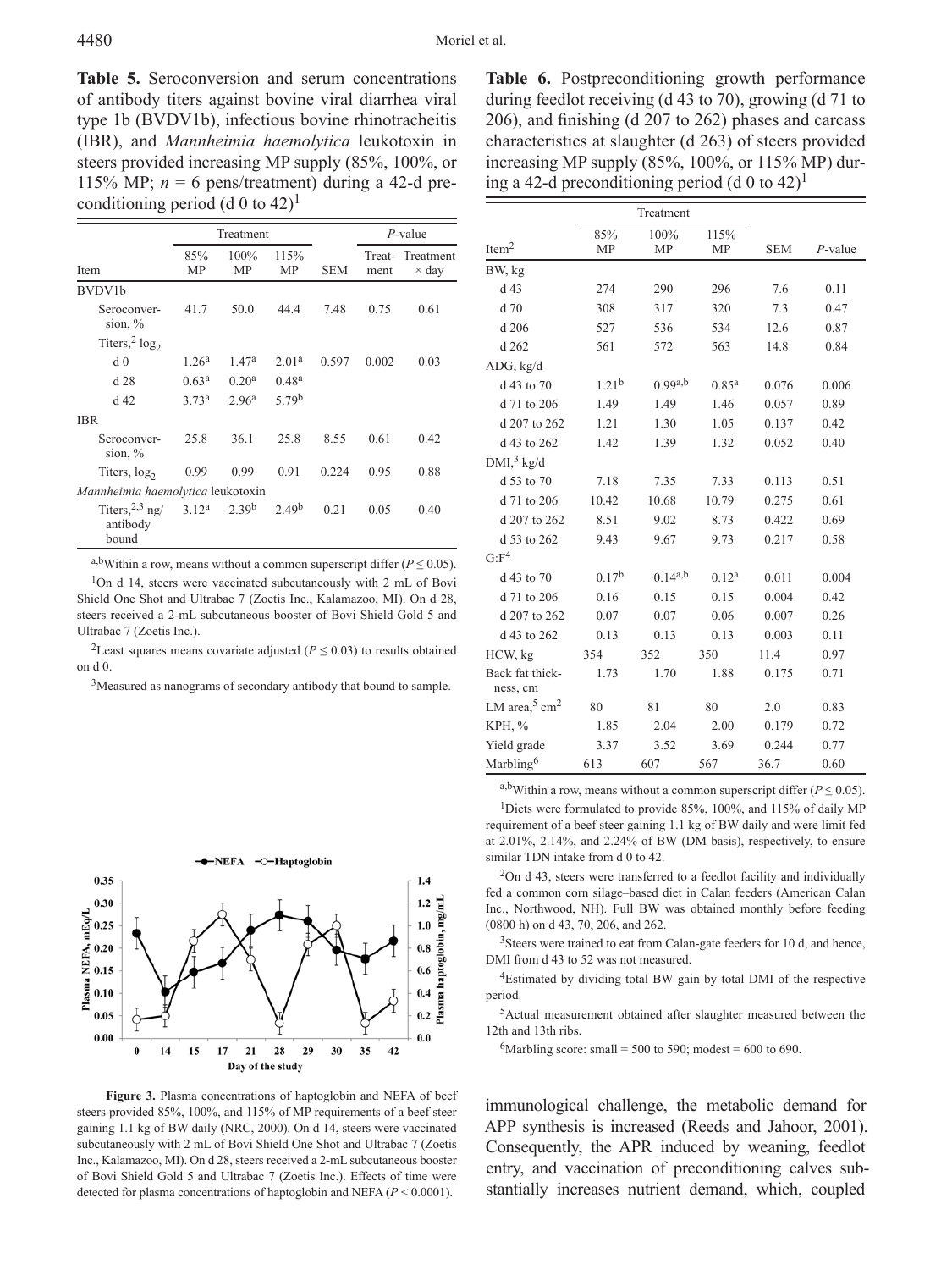with suppressed feed intake, may also decrease growth performance. In our study, ADG from d 0 to 14, d 28 to 42, and d 0 to 42 increased as MP supply increased. Reasons for the better growth performance as MP was increased may be several and will be discussed below. Plasma urea N is an indicator of CP intake and urea synthesis in the liver (Huntington et al., 2001). Hence, the differences detected for plasma PUN concentrations signify that despite observed DMI differences, we successfully achieved our goals of inducing different MP supply to beef steers. However, the fact that G:F was approximately 21% and 26% greater for 100% and 115% vs. 85% MP steers, respectively, indicates that factors beyond DMI are also influencing growth performance.

Synthesis of several APP may consume a large proportion of available amino acids (Kushner, 1982; Reeds et al., 1994). Besides increasing nutrient demand, the APR causes nutrients absorbed from diet digestion or mobilized from muscle and fat reserves to be partitioned toward the support of the immune response rather than growth (Johnson, 1997; Elsasser et al., 2008). In support, ADG from d 14 to 28, which corresponds to the first vaccination-induced APR, did not differ among treatments. Also, PUN concentrations decreased abruptly after vaccination on d 14 and 28, suggesting greater N usage rather than N excretion via urea synthesis, whereas plasma NEFA concentrations increased from d 14 to 28, suggesting that steers were mobilizing fat reserves to support the APR, even though steers were gaining weight.

We hypothesized that the substrate availability and hepatic synthesis of APP, such as haptoglobin and ceruloplasmin, would increase as additional MP was provided. Haptoglobin prevents Fe utilization for bacterial growth (Wassell, 2000) and may be used as an indicator of inflammatory conditions in cattle when plasma concentrations are  $\geq 0.11$  mg/mL (Tourlomoussis et al., 2004). In our study, plasma haptoglobin concentrations were not affected by MP supply, which is in agreement with the results of Waggoner et al. (2009), who reported no effects of dietary CP concentrations (14% vs. 16% of DM) on serum concentrations of haptoglobin within 12 h after lypopolysaccharide (**LPS**) infusion in beef steers. In contrast, we previously showed that plasma haptoglobin concentrations, but not ADG, were enhanced by increasing MP supply from 85% to 115% of daily requirements of early weaned Brangus crossbred steers (Moriel and Arthington, 2013). Reasons for this inconsistency may be associated with breed differences and the interaction between breed and source of stress affecting the APR magnitude and calf age at vaccination. In support, peak haptoglobin concentration of steers provided 100% of MP requirements was 38% greater in the present study than previously reported

(Moriel and Arthington, 2013). Hence, the extent of amino acid repartitioning from growth to the immune system was likely greater in the present study, leading to differences in growth performance, whereas previously, the magnitude of APR was relatively less and no effects on growth performance occurred (Moriel and Arthington, 2013).

Contrary to our hypothesis, but in agreement with Moriel and Arthington (2013), plasma concentrations of ceruloplasmin decreased as the MP supply was increased. Ceruloplasmin transports 90% to 95% of serum Cu (Cousins, 1985) but may decrease during periods of Cu deficiency (Mulhern and Koller, 1988) caused by Sinduced (Suttle, 1974) and Mo-induced (Mason, 1990) decreased absorption of Cu. In the present study, dietary concentrations of Mo and S were numerically greater for 100% and 115% vs. 85% MP diets. Thus, plasma concentrations of ceruloplasmin in our study are likely a reflection of the differences on dietary concentrations of S and Mo rather than a direct effect of MP supply.

The amino acid requirement to support hepatic APP synthesis is met by dietary protein digestion (Waggoner et al., 2009) and muscle protein mobilization (Reeds et al., 1994; Reeds and Jahoor, 2001). However, because of differences in amino acid profile between muscle and APP (Reeds and Jahoor, 2001), the amount of amino acids mobilized from muscle is more than twice the amount needed to accommodate the APR (Reeds et al., 1994). To further test the hypothesis that greater MP supply provides greater substrate availability for APP synthesis but simultaneously alleviates muscle mobilization, liver and muscle samples were collected at the peak of APR and were analyzed for mRNA expression of haptoglobin and ceruloplasmin in the liver and genes associated with muscle protein synthesis and degradation.

Although we did not detect statistically significant differences, it is interesting to note that liver mRNA expression of ceruloplasmin was numerically greater for 100% and 115% vs. 85% MP steers, whereas liver mRNA expression of haptoglobin numerically increased as MP supply was increased, which partially supports our hypothesis of a greater substrate-induced synthesis of APP as MP was provided. Muscle protein metabolism is regulated by several physiological, genetic, and environmental factors (Métayer et al., 2008) but is also directly regulated by amino acids via mTOR-induced protein translation (Bodine et al., 2001). The mTOR signaling pathway controls nutrient-stimulated muscle protein synthesis and is downregulated by amino acid deficiency (Bodine et al., 2001), whereas calpain and ubiquitin-proteasome systems control muscle protein degradation (Goll et al., 2008) and are also downregulated by nutrient re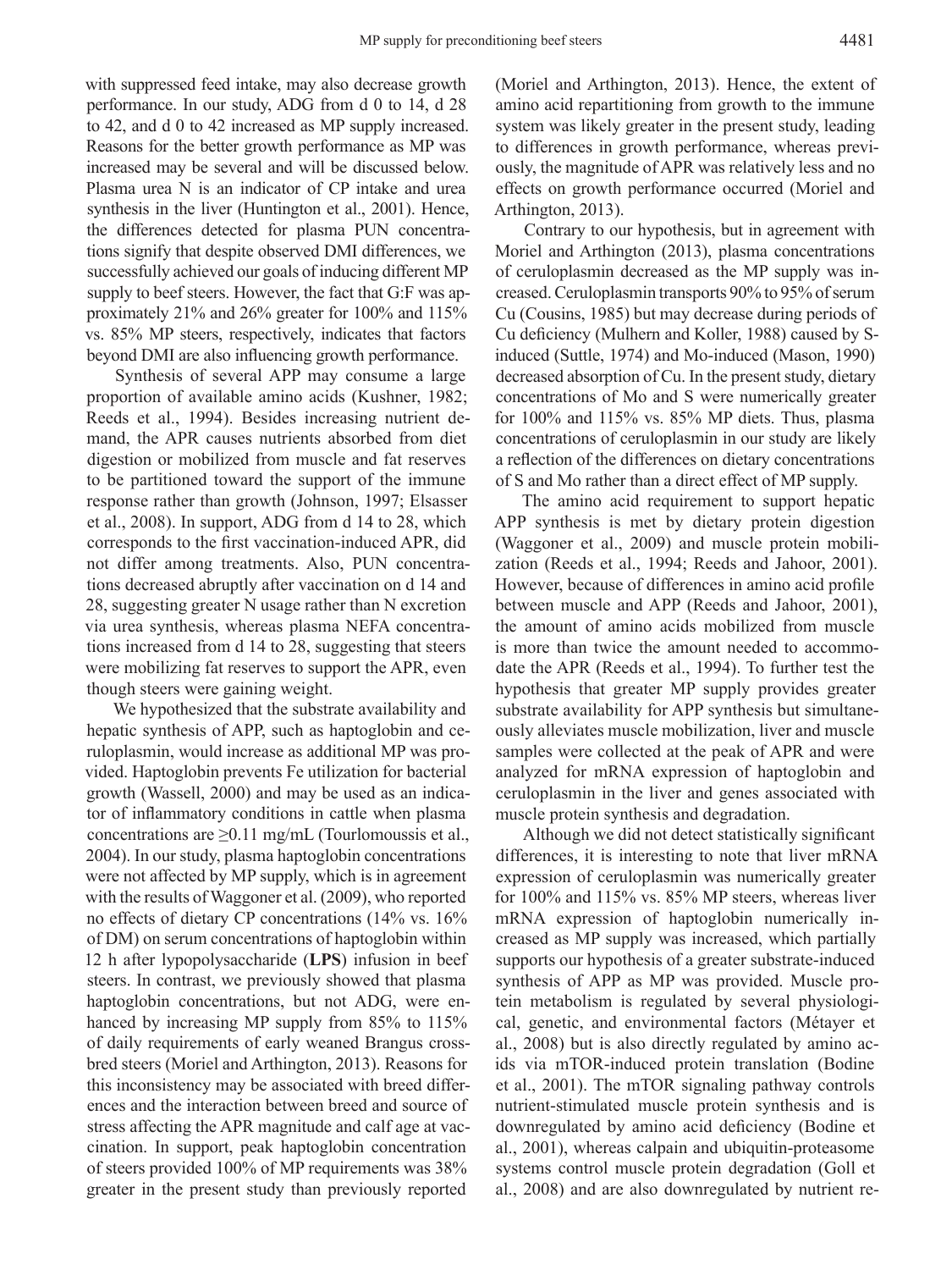striction (Du et al., 2004). In agreement with our hypothesis, 85% MP steers had numerically less mRNA expression of mTOR and greater mRNA expression of m-calpain and ubiquitin than steers provided 100% and 115% MP diets. Thus, we may suggest that steers fed 85% MP were likely more dependent on muscle mobilization to support the amino acids requirements for the APR, whereas the additional MP supply in steers fed 100% and 115% MP contributed to the APR and alleviated muscle tissue mobilization, which may explain the lack of treatment effects on plasma haptoglobin but the greater growth performance as MP supply was increased. The main reason for the failure to detect treatment effects on liver and muscle mRNA expression was likely the relatively small number of observations, once mRNA expression of m-calpain and ubiquitin nearly approached significance levels.

Insulin-like growth factor-1 was positively correlated with LM deposition rate in growing cattle (Vestergaard et al., 2003), and depending on ME intake, supplementary protein may be a mechanism to enhance IGF-1 synthesis and growth in ruminants (Elsasser et al., 1989). Increasing dietary CP concentrations (8%, 11%, and 14% of DM) linearly increased plasma IGF-1 concentrations when steers consumed 17 Mcal of ME daily but not when steers consumed 12.5 Mcal of ME (Elsasser et al., 1989). In agreement, steers in our study consumed between 15.5 and 16.5 Mcal of ME daily and had plasma IGF-1 concentrations increased by MP supply on d 14 and 21. Unexpectedly, plasma IGF-1 was greater for 85% and 115% vs. 100% MP steers on d 35 and 42. Reasons for that response are unknown since DMI during the receiving period did not differ among treatments. Although DMI of steers was not reduced in response to vaccination, plasma IGF-1 concentrations decreased immediately following vaccination on d 14 and 28 and required approximately 3 d to return to baseline concentrations. Elsasser et al. (1995) observed that plasma IGF-1 in Angus  $\times$  Hereford steers decreased for 3 d following an endotoxin challenge and that plasma IGF-1 was not altered in pair-fed steers receiving no endotoxin challenge. This indicates that plasma IGF-1 may decrease by intake-independent mechanisms (Elsasser et al., 1995). For instance, proinflammatory cytokines released after an immunological challenge may induce a state of IGF-1 resistance, which inhibits the anabolic effects of IGF-1 and facilitates energy and protein mobilization from body stores (O'Connor et al., 2008), which may explain the reduction on plasma IGF-1 following vaccination in our study. However, IGF-1 may antagonize the actions of proinflammatory cytokines and induce a state of proinflammatory cytokine resistance (O'Connor et al., 2008). Hence, the greater plasma IGF-1 immediately

before vaccination on d 14 in steers fed 115% MP may have alleviated the proinflammatory cytokine-induced catabolic effects on muscle protein. Also, it likely indicates that the metabolism to support the immune system of 115% MP steers was less dependent on energy stores from the body, which may have contributed to the greater growth performance of these steers compared with protein deficient steers.

Neutralizing antibody titers provide an indication of immune protection (Bolin and Ridpath, 1990) and vaccine efficacy in calves (Richeson et al., 2008) and have been correlated positively with disease prevention (Howard et al., 1989). The ability of an animal to respond to vaccination varies from animal to animal and depends on environmental and genetic factors, maternal antibody concentrations (Downey et al., 2013), and timing of vaccination relative to feedlot entry (Richeson et al., 2008). As emphasized by Duff and Galyean (2007), little research has been conducted to evaluate the interaction between vaccination and nutrition. Hence, we also investigated the MP supply–induced effects on antibody production of vaccinated preconditioning steers. Although positive seroconversion to BVDV-1b did not differ among treatments, steers provided 115% of MP requirements had greater serum BVDV-1b titers on d 42 than 85% and 100% MP steers. The majority of bovine respiratory disease cases occur within 30 d postweaning or 14 d relative to feedlot entry (Kirkpatrick et al., 2008). Also, calves with serum BVDV-890 neutralizing titers  $>4$  in a log<sub>2</sub> scale did not develop severe clinical signs of fever, leukopenia, and diarrhea (Bolin and Ridpath, 1990). Hence, our data indicate that steers provided 115% MP might have greater immune protection against BVDV-1b and less chance of developing bovine respiratory disease following feedlot entry. Downey et al. (2013) reported that BVDV antibody titers increased by 0.068 titer units ( $log_2$ ) for every 1 kg increase on ADG during the first 21 d after vaccination. Thus, the greater overall ADG of 115% MP steers likely contributed to, but do not fully explain, the differences observed for BVDV-1b titers since the magnitude of the increase on serum BVDV-1b titers was greater than the magnitude that could be explained by the findings of Downey et al. (2013).

Additional factors contributing to the observed differences on serum BVDV-1b titers may be the immune modulatory effects of protein deprivation (Dai and Mc-Murray, 1998) and cortisol immune suppression effects (Salak-Johnson and McGlone, 2007). Dietary protein malnutrition impairs macrophage function, including tumor necrosis factor α (proinflammatory cytokine) production and cooperation with T lymphocytes; decreases T-lymphocyte function (such as production of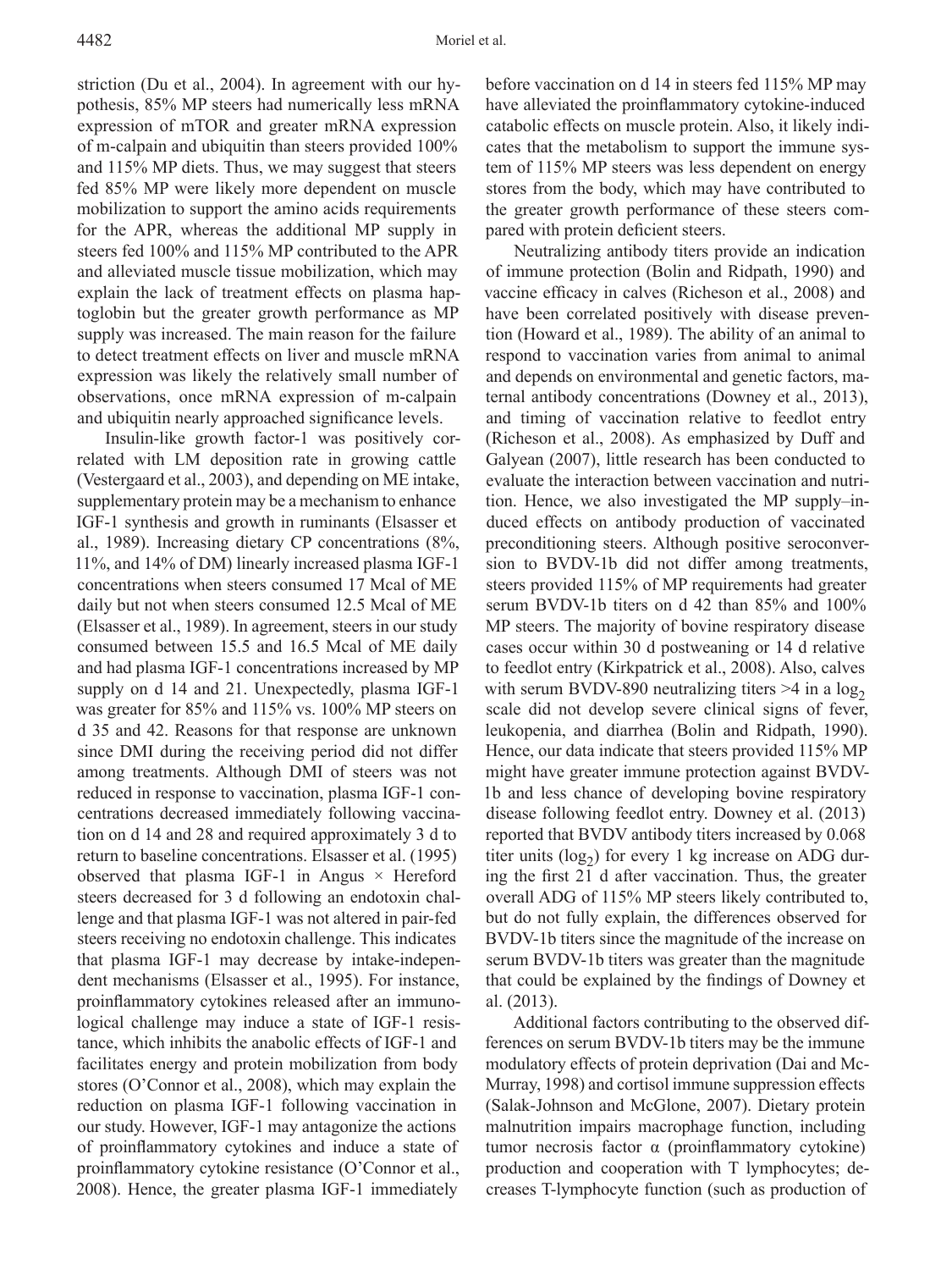anti-inflammatory interferon γ cytokine); and potentiates the secretion of immunosuppressive transforming growth factor β cytokine (Dai and McMurray, 1998), whereas cortisol blocks the cytokine secretion by T helper cells with Cluster of differentiation 4 **(CD4<sup>+</sup>T)**, which are involved in antibody production (Salak-Johnson and McGlone, 2007). In agreement, plasma cortisol concentrations tended to decrease as MP supply increased on d 14 and 28. Hence, a MP deficiency of 15% led to greater plasma cortisol concentrations and may have decreased the communication between innate and humoral immune response, leading to decreased antibody production against BVDV-1b. In contrast, treatment effects were not detected for positive seroconversion and serum titers against IBR. The positive seroconversion percentage and serum titer units were similar in magnitude to those reported by Richeson et al. (2008) and numerically lower for IBR vs. BVDV-1b in the present study. Hence, the lower magnitude of vaccine response to IBR vs. BVDV-1b likely made difficult the detection of treatment effects. Furthermore, it was reported that the pattern of cytokine release from gastric and intestinal epithelial cells varied with site of infection and type of pathogen (Jung et al., 1995). Hence, it is plausible that the cytokine profile induced by vaccination against IBR was not affected by MP supply. However, further research is needed to investigate this hypothesis.

*Mannheimia haemolytica* is an opportunistic inhabitant of the upper respiratory tract of healthy cattle (Prado et al., 2006) that contains multiple virulence factors, such as leukotoxin and LPS, to promote lung colonization (Singh et al., 2011) and is also the major pathogen detected in cases of bovine respiratory disease (Duff and Galyean, 2007). A leukotoxin is an exotoxin that causes transmembrane pores in bovine lymphocytes, neutrophils, macrophages, mast cells, and platelets, which eventually leads to oncotic cell cytotoxicity (Clinkenbeard et al., 1989). Contrary to our hypothesis, serum *M. haemolytica* leukotoxin titers were greater for 85% vs. 100% and 115% MP steers. Reasons for this response are unknown at this moment. However, under stressful conditions, *M. haemolyt*ica present in the respiratory tract may multiply and induce an immune response (Prado et al., 2006), whereas cortisol has been shown to weaken the innate immune response (Dai and McMurray, 1998), decreaseT helper cells 1 and 2 (**Th1** and **Th2**, respectively) cytokine secretion, and suppress cellular immunity, causing a shift toward a Th2-mediated humoral immunity (Elenkov, 2002). Hence, it is possible that the stress of weaning, feedlot entry, vaccination, and protein deficiency experienced by 85% MP steers may have induced greater multiplication of *M. haemolytica* in the respiratory

tract and greater antibody production against *M. haemolytica* leukotoxin to compensate for the potential cortisol-induced suppression in innate immunity. It is important to highlight that this rationale is speculative and further research needs to be conducted to examine the effects of physiological stress on *M. haemolytica* multiplication in the respiratory tract.

As expected, steers provided 85% MP supply during the preconditioning phase experienced compensatory growth during the feedlot receiving period (d 43 to 70) and had 30% greater ADG and 31% greater G:F compared with the average ADG and G:F of 100% and 115% MP steers. We are unaware of other studies evaluating the effects of MP supply during preconditioning on subsequent performance and carcass characteristics. Hence, we compared our results with those observed in beef steers fed increasing protein levels during feedlot growing phase. Neville et al. (1977) observed that ADG in steers and heifers fed diets with 18.9% or 23.7% CP was 0.19 kg greater during the first 12 wk postweaning compared with that of steers and heifers fed a diet with 14.5% CP. However, during the subsequent 6 wk, steers and heifers consuming a diet with 14.5% CP had ADG that were 0.02 and 0.04 kg greater than those fed diets with 18.9% and 23.7% CP, respectively. Perry et al. (1983) reported a greater ADG of Angus  $\times$  Hereford steers by increasing dietary CP concentrations (8%, 11%, and 13% of DM) during a 114-d growing phase but reduced subsequent finishing ADG and no effect on carcass weight, fat thickness, and yield grade at slaughter. Segers et al. (2014) observed that CP concentration (16% vs. 20% of DM) used in growing diets for early weaned beef steers enhanced ADG during the experimental feeding period (d 0 to 112) but had no subsequent effect on DMI and ADG when a common diet was provided to all steers (d 113 to 224) or on carcass characteristics at slaughter.

In summary, increasing the MP supply to stressed, preconditioning beef steers did not affect the plasma concentrations of haptoglobin, decreased plasma ceruloplasmin, increased plasma IGF-1, and corrected the imbalances between amino acid supplied and required by the immune system, which consequently may have alleviated muscle protein mobilization, leading to greater growth performance during a 42-d preconditioning period. Also, the greater MP supply provided during the vaccination protocol did not affect antibody production against IBR but significantly increased antibody production against BVDV-1b, which might enhance the immune protection and decrease future risk of developing bovine respiratory disease. Increasing the MP supply during the preconditioning phase decreased ADG in the first 30 d after preconditioning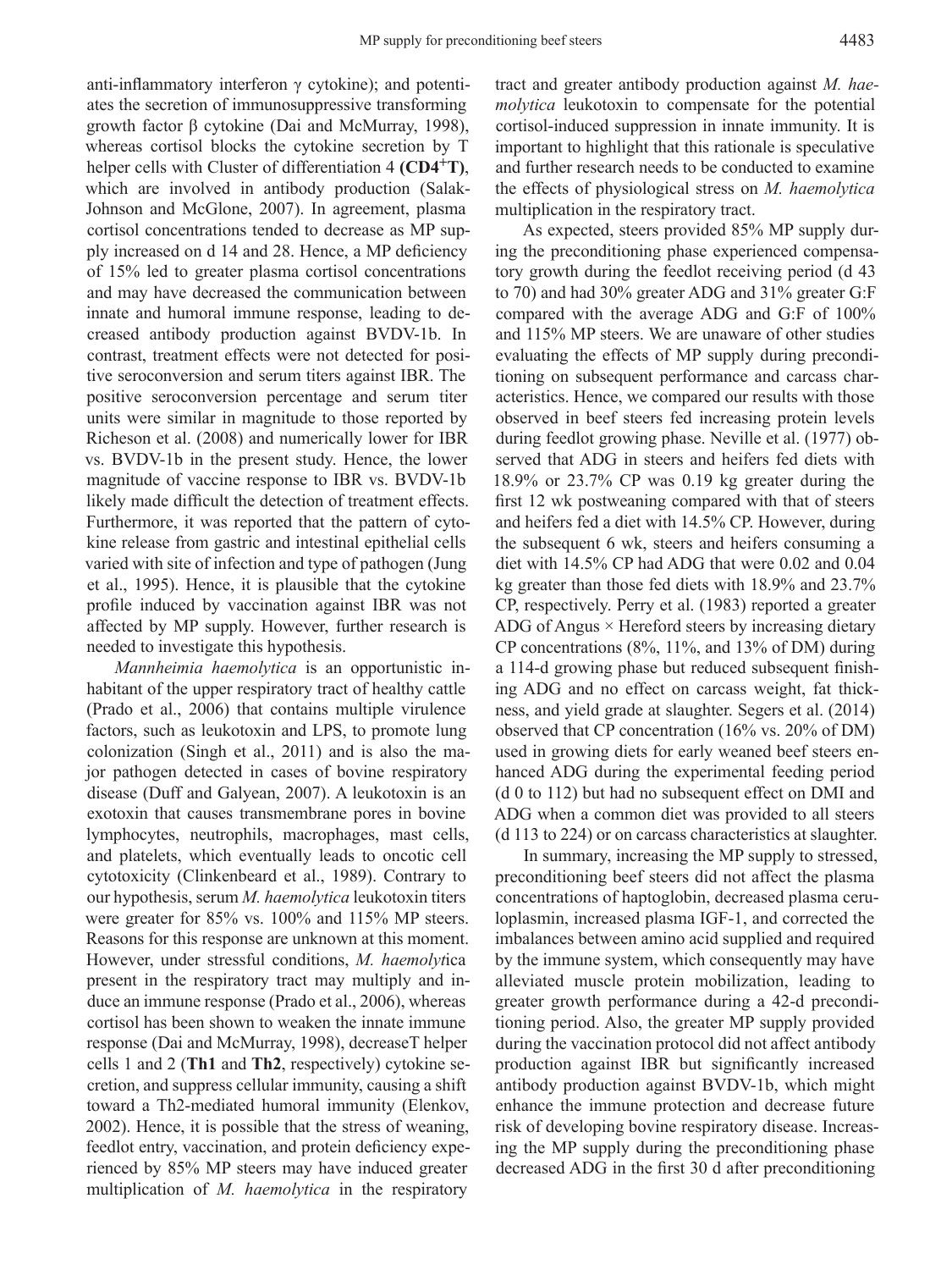but had no effect on finishing growth performance and carcass characteristics of beef steers.

### **LITERATURE CITED**

- Arthington, J. D., R. F. Cooke, T. D. Maddock, D. B. Araujo, P. Moriel, N. DiLorenzo, and G. C. Lamb. 2013. Effects of vaccination on the acute-phase protein response and measures of performance in growing beef calves. J. Anim. Sci. 91:1831– 1837. doi:10.2527/jas.2012-5724
- Arthington, J. D., and L. R. Corah. 1995. Liver biopsy procedures for determining the trace mineral status in beef cows. Part II. Video, AI 9134. Extension TV. Dep. Commun. Coop. Ext. Serv., Kansas State Univ., Manhattan.
- Bodine, S. C., T. N. Stitt, M. Gonzalez, W. O. Kline, G. L. Stover, R. Bauerlein, E. Zlotchenko, A. Scrimgeour, J. C. Lawrence, D. J. Glass, and G. D. Yancopoulos. 2001. Akt/mTOR pathway is a crucial regulator of skeletal muscle hypertrophy and can prevent muscle atrophy in vivo. Nat. Cell Biol. 3:1014–1019. doi:10.1038/ncb1101-1014
- Bolin, S. R., and J. F. Ridpath. 1990. Range of viral neutralizing activity and molecular specificity of antibodies induced in cattle by inactivated bovine viral diarrhea virus-vaccines. Am. J. Vet. Res. 51:703–707.
- Burciaga-Robles, L. O., D. L. Step, C. R. Krehbiel, B. P. Holland, C. J. Richards, M. A. Montelongo, A. W. Confer, and R. W. Fulton. 2010. Effects of exposure to calves persistently infected with bovine viral diarrhea virus type 1b and subsequent infection with *Mannheima haemolytica* on clinical signs and immune variables: Model for bovine respiratory disease via viral and bacterial interaction. J. Anim. Sci. 88:2166–2178. doi:10.2527/ jas.2009-2005
- Cappellozza, B. I., R. F. Cooke, M. M. Reis, P. Moriel, D. H. Keisler, and D. W. Bohnert. 2014. Supplementation based on protein or energy ingredients to beef cattle consuming low-quality coolseason forages: II. Performance, reproductive, and metabolic responses of replacement heifers. J. Anim. Sci. 92:2725–2734. doi:10.2527/jas.2013-7442
- Chibisa, G. E., G. N. Gozho, A. G. Van Kessel, A. A. Olkowski, and T. Mutsvangwa. 2008. Effects of peripartum propylene glycol supplementation on nitrogen metabolism, body composition, and gene expression for the major protein degradation pathways in skeletal muscle in dairy cows. J. Dairy Sci. 91:3512– 3527. doi:10.3168/jds.2007-0920
- Clinkenbeard, K. D., D. A. Mosier, and A. W. Confer. 1989. Effects of *Pasteurella haemolytica* leukotoxin on isolated bovine neutrophils. Toxicon 27:797–804. doi:10.1016/0041- 0101(89)90047-0
- Confer, A. W., S. H. Nutt, S. M. Dabo, R. J. Panciera, and G. L. Murphy. 1996. Antibody responses to outer membrane proteins of *Pasteurella haemolytica* A:3. Am. J. Vet. Res. 57:1452–1457.
- Cooke, R. F., and J. D. Arthington. 2013. Concentrations of haptoglobin in bovine plasma determined by ELISA or a colorimetric method based on peroxidase activity. J. Anim. Physiol. Anim. Nutr. 97:531–536. doi:10.1111/j.1439-0396.2012.01298.x
- Cooke, R. F., D. W. Bohnert, P. Moriel, B. W. Hess, and R. R. Mills. 2011. Effects of polyunsaturated fatty acid supplementation on ruminal in situ forage degradability, performance, and physiological responses of feeder cattle. J. Anim. Sci. 89:3677–3689. doi:10.2527/jas.2010-3515
- Cousins, R. J. 1985. Absorption, transport, and hepatic metabolism of Cu and Zn: Special reference to metallothionein and ceruloplasmin. Physiol. Rev. 65:238–309.
- Dai, G., and D. N. McMurray. 1998. Altered cytokine production and impaired antimycobacterial immunity in protein-malnourished guinea pigs. Infect. Immun. 66:3562–3568.
- Demetriou, J. A., P. A. Drewes, and J. B. Gin. 1974. Ceruloplasmin. In: D. C. Cannon and J. W. Winkelman, editors, Clinical chemistry. Harper and Row, Hagerstown, MD. p. 857–864.
- Downey, E. D., R. G. Tait Jr., M. S. Mayes, C. A. Park, J. F. Ridpath, D. J. Garrick, and J. M. Reecy. 2013. An evaluation of circulating bovine viral diarrhea virus type 2 maternal antibody level and response to vaccination in Angus calves. J. Anim. Sci. 91:4440–4450. doi:10.2527/jas.2012-5890
- Du, M., M. J. Zhu, W. J. Means, B. W. Hess, and S. P. Ford. 2004. Effect of nutrient restriction on calpain and calpastatin content of skeletal muscle from cows and fetuses. J. Anim. Sci. 82:2541–2547.
- Duff, G. C., and M. L. Galyean. 2007. Board-invited review: Recent advances in management of highly stressed, newly received feedlot cattle. J. Anim. Sci. 85:823–840. doi:10.2527/jas.2006-501
- Elenkov, I. J. 2002. Systemic stress-induced Th2 shift and its clinical implications. Int. Rev. Neurobiol. 52:163–186. doi:10.1016/ S0074-7742(02)52009-2
- Elsasser, T. H., T. J. Caperna, C.-J. Li, S. Kahl, and J. L. Sartin. 2008. Critical control points in the impact of the proinflammatory immune response on growth and metabolism. J. Anim. Sci. 86:E105–E125. doi:10.2527/jas.2007-0634
- Elsasser, T. H., T. J. Caperna, and T. S. Rumsey. 1995. Endotoxin administration (EA) decreases plasma insulin-like growth factor-1 (IGF) and IGF-binding protin (BP) independent of changes in nutritional intake. J. Endocrinol. 144:109–117.
- Elsasser, T. H., T. S. Rumsey, and A. C. Hammond. 1989. Influence of diet on basal and growth hormone-stimulated plasma concentrations of IGF-1 in beef cattle. J. Anim. Sci. 67:128–141.
- Goll, D. E., G. Neti, S. W. Mares, and V. F. Thompson. 2008. Myfibrillar protein turnover: The proteasome and the calpains. J. Anim. Sci. 86(E-Suppl.):E19–E35.
- Hayashi, A. A., K. Nones, N. C. Roy, W. C. McNabb, D. S. Mackenzie, D. Pacheco, and S. McCoard. 2009. Initiation and elongation steps of mRNA translation are involved in the increase in milk protein yield caused by growth hormone administration during lactation. J. Dairy Sci. 92:1889–1899. doi:10.3168/ jds.2008-1334
- Hiss, S., M. Mielenz, R. M. Bruckmaier, and H. Sauerwein. 2004. Haptoglobin concentrations in blood and milk after endotoxin challenge and quantification of mammary Hp mRNA expression. J. Dairy Sci. 87:3778–3784. doi:10.3168/jds.S0022- 0302(04)73516-X
- Howard, C. J., M. C. Clarke, and J. Brownlie. 1989. Protection against respiratory infection with bovine virus diarrhea virus by passively acquired antibody. Vet. Microbiol. 19:195–203. doi:10.1016/0378-1135(89)90066-7
- Huntington, G., M. Poore, B. Hopkins, and J. Spears. 2001. Effect of ruminal protein degradability on growth and N metabolism in growing beef steers. J. Anim. Sci. 79:533–541.
- Jahoor, F., L. Wykes, M. Del Rosario, M. Frazer, and P. J. Reeds. 1999. Chronic protein undernutrition and an acute inflammatory stimulus elicit different protein kinetic responses in plasma but not in muscle of piglets. J. Nutr. 129:693–699.
- Jennings, G., C. Bourgeois, and M. Elia. 1992. The magnitude of the acute phase protein response is attenuated by protein deficiency in rats. J. Nutr. 122:1325–1331.
- Johnson, R. W. 1997. Inhibition of growth by pro-inflammatory cytokines: An integrated view. J. Anim. Sci. 75:1244–1255.